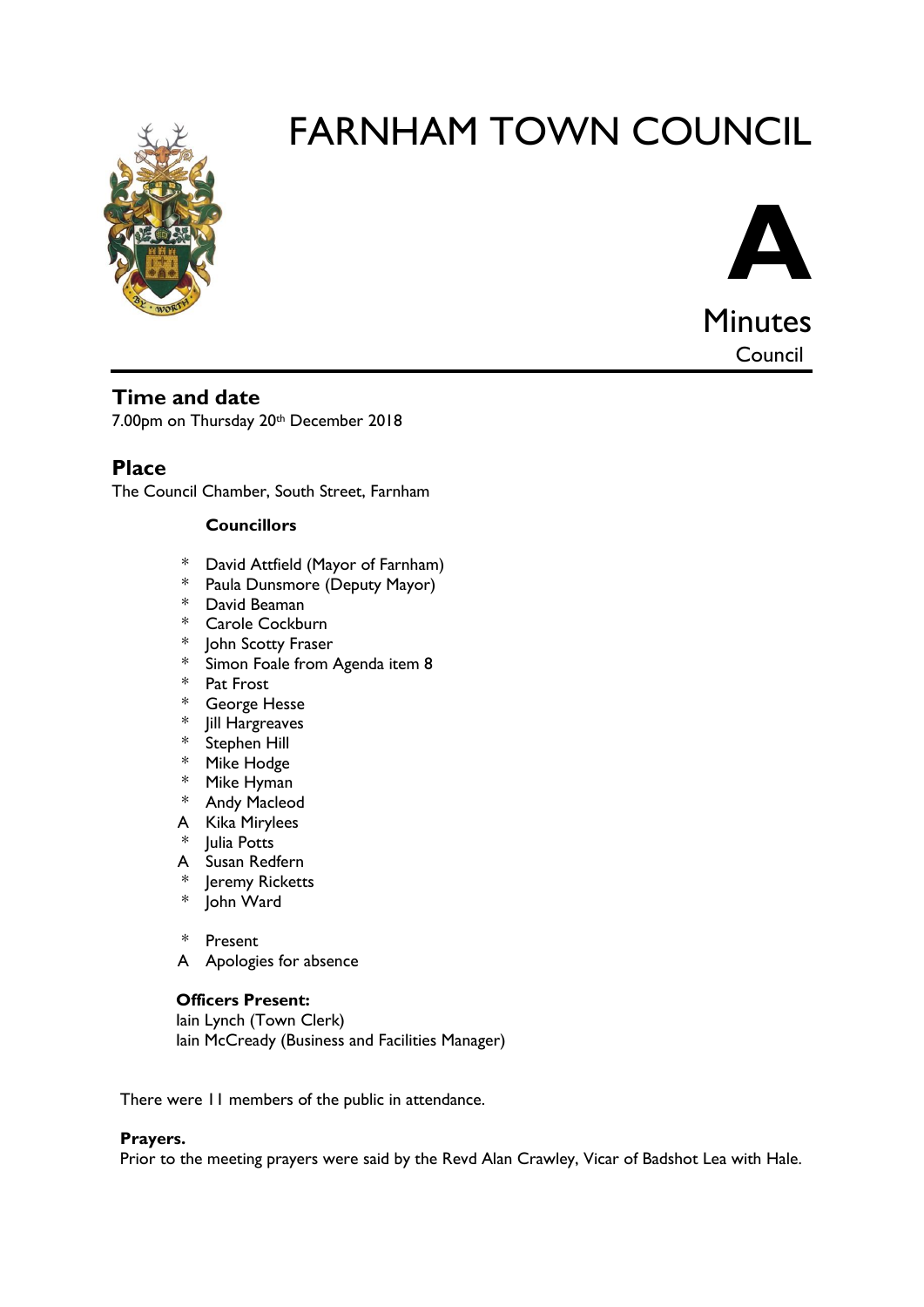#### C103/18 **Apologies for Absence**

Apologies were received from Cllrs Redfern

#### C104/18 **Declarations of interests**

Apart from the standard declarations of personal interest by councillors and by those who were dual or triple hatted by virtue of being elected to Waverley Borough Council or Surrey County Council, there were no disclosures of interest.

#### C105/18 **Minutes**

The Minutes of the Farnham Town Council Meeting held on 1st November 2018 were agreed to be signed by the Mayor as a correct record.

#### C106/18 **Questions and Statements by the Public**

Mrs Anne Cooper, Chairman of the Farnham Theatre Association, stated that the demolition of the Redgrave Theatre causes immense distress to those who regarded Farnham's two theatres as beacons of culture for over fifty years. She asked if Farnham Town Council would ask Waverley Borough Council for funding through the Community Infrastructure Levy (CIL) or Section106 agreements from developers for a replacement theatre/concert hall in Farnham as reparation for the loss of the Redgrave Theatre?

In response, Cllr Cockburn advised that whilst developer contributions cannot be used for reparation there was what was known as a Section 123 list for things to be funded from developer contributions and cultural facilities could be funded. As far as Cllr Cockburn was aware, this item was not yet on the list and Farnham could put it forward for consideration.

#### C107/18 **Town Mayor's Announcements**

The Mayor reported on a number of engagements attended since the last meeting including:

- a) The joint Remembrance Service with Cllr Le Gal, Mayor of Waverley which had been a very moving occasion.;
- b) The Surrey Association of Local Councils AGM and conference;
- c) The last Farnham Competitive Music Competition Concert after 40 years;
- d) The Christmas Lights Switch on;
- e) The Civic Carol Service with the Farnham Youth Choir which had been very special.

#### C108/18 **Questions by Members**

There were no questions by members in accordance with Standing Order 9.

#### **Part 1 – Items for Decision**

#### C109/18 **Co-option of a Councillor**

Following the resignation of Cllr Sam Hollins-Owen, five people put their names forward met the criteria for co-option. The candidates, Roger Blishen, Mrs Pat Evans, Simon Foale, Andrew Jones, and Simon Robinson drew lots in order to choose the order to make statements to Council and answer questions.

Councillors voted until one candidate had a majority of the votes of those present and Mr Simon Foale was duly co-opted onto the Council. Having made his declaration of acceptance of office, Cllr Foale took his seat on Council to represent the Bourne Ward.

Cllr Hodge, Cllr Potts and Cllr Ricketts left the meeting at this point.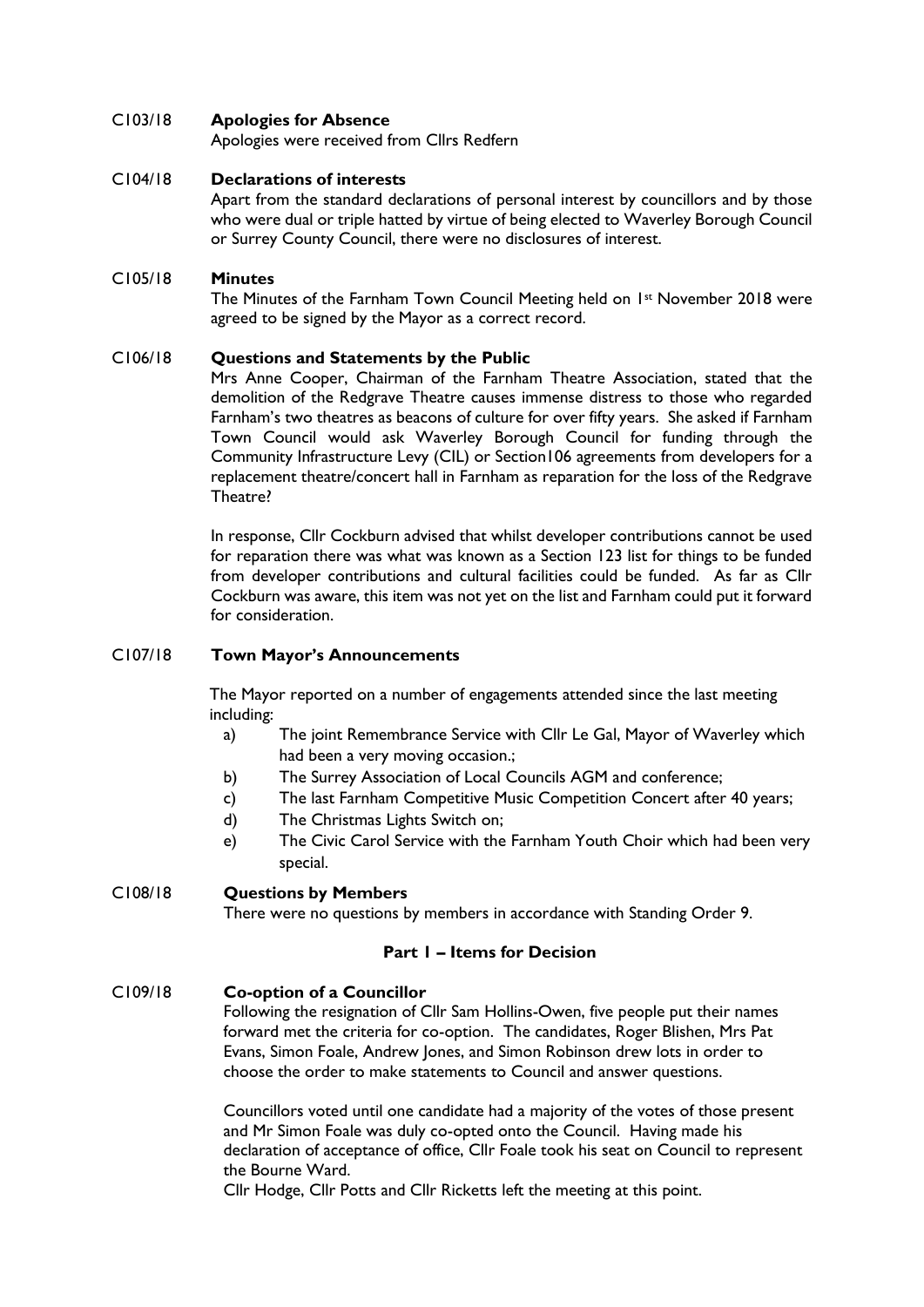#### C110/18 **Tourism and Events Working Group**

Cllr Hargreaves introduced the notes of the Tourism and Events Working Group held on 6th November 2018. She particularly wanted to congratulate the officers and councillors for the Christmas programme which had been the best ever.

The Working Group had received a presentation from the Farnham Soapbox committee and responded to questions. There were a number of issues which had been agreed to pass on to the Waverley Safety Advisory Group that would be meeting in January.

Council noted the successful work that had been taking place with the Business Community including the Waverley BIG awards and the Farnham Customer Excellence programme which had seen an increase in the assessed scores.

#### C111/18 **Community Enhancement Working Group**

Cllr Hill introduced the notes of the Community Enhancement Working Group held on 14 November 2018 providing an update on the work of the Farnham in Bloom Community Group which had had an away day to plan for future ideas; and reporting on a review of the awards evening and activities of Farnham in Bloom 2018.

Council noted the funding of equipment for the voluntary Farnham Rivers Group that tested water quality and that efforts were being made to obtain agreement from Waverley Borough Council to empty a proposed new bin at Farnham railway station. It was also noted that representation had been made for conservation area grade bins to be installed in Castle Street.

The Working Group had considered a request for the late Ron Stonehouse, a Farnham athlete, respected coach and lynch-pin of Farnham Athletic Club to be added to the Famous Names of Farnham wall.

#### **It was RESOLVED** *nem con t***hat Ron Stonehouse be added to the Famous names of Farnham Wall.**

In response to a question from Councillor Hesse requesting that five trees be planted at the refurbished Memorial Hall commemorating the five soldiers in whose memory the Memorial Hall had been donated to the town, the Town Clerk advised that Waverley Borough Council had responded positively to the suggestion.

Members raised concern that the bins by Boots Opticians were still causing a problem, and the Town Clerk advised that Waverley Borough Council had asked for another meeting with businesses to be held and this was due to take place in the new year.

#### C112/18 **Strategy and Finance Working Group**

Cllr Cockburn introduced the notes of the Strategy and Finance Working Group meeting held on 11th December 2018, at Appendix D to the Agenda.

i) The Working Group had considered a proposal some areas of land to be transferred to the Town Council (on a long lease at a peppercorn) from Waverley Borough Council. There would be a phased transfer of the maintenance costs to the Town Council over a four year period with the costs being cost-neutral in the first year apart from any enhancements the Town Council wished to apply. Council noted the proposed areas recommended by the Strategy & Finance Working Group and the potential cost implications which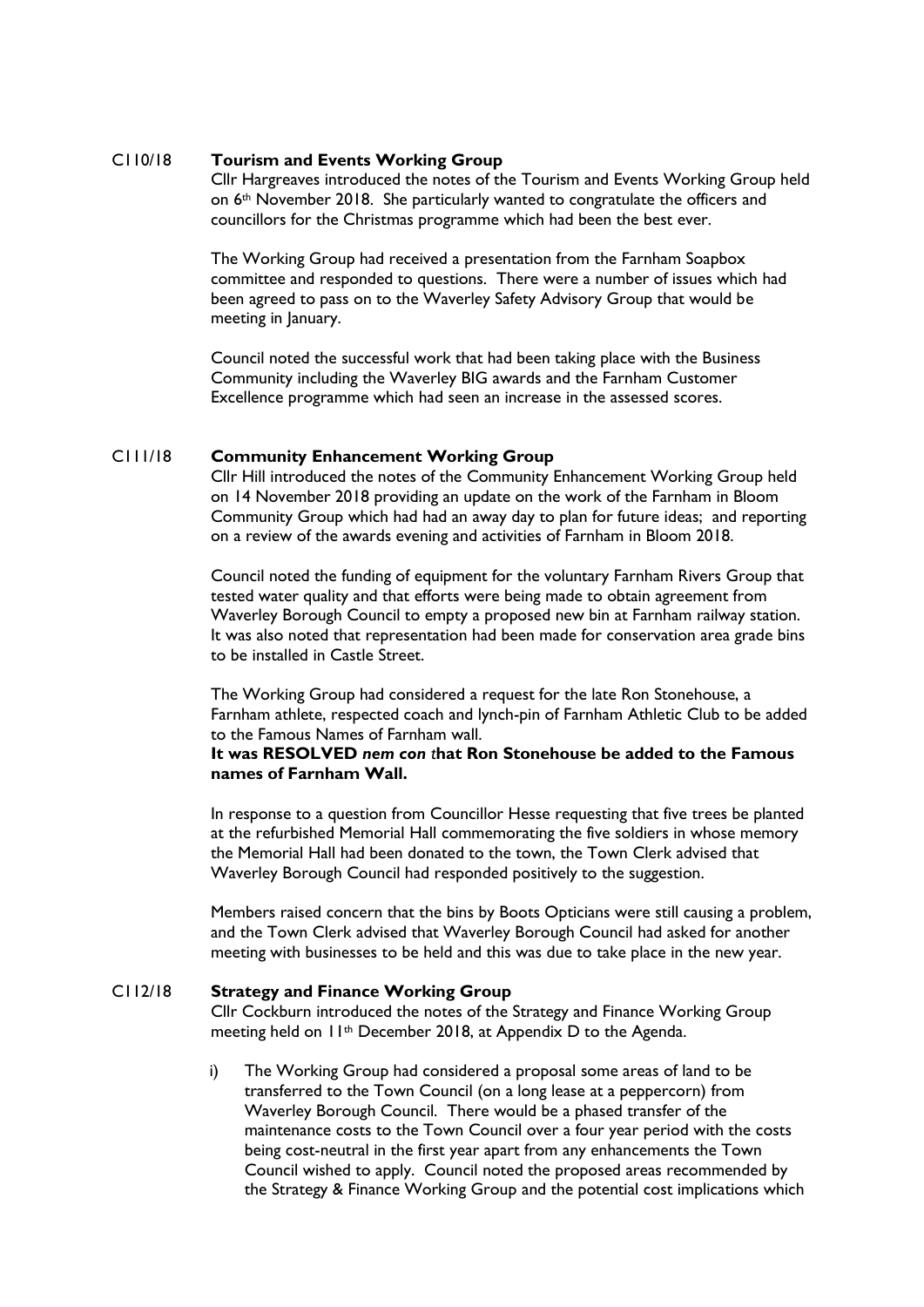were set out at Exempt Annex1. Council felt that Gostrey Meadow, which had long been subject of a possible freehold transfer should be transferred on a freehold basis in view of the Town Council's existing commitments there.

**It was RESOLVED** *nem con* **that the Town Clerk, in consultation with the Leader, progress discussions with Waverley Borough Council on the potential transfer of the land set out in Exempt Annex 1 and that provision be made in forward budgets to take on the costs of managing the land.**

- ii) Cllr Cockburn updated Council on the latest timetable for the Regulation 15 Neighbourhood Plan following the new Neighbourhood Planning Regulations that had been laid before Parliament effective from 28<sup>th</sup> December. Cllr Cockburn also advised that Local Plan Part 2 was undergoing further consultation and the timetable for adoption had changed to 2020. Council noted that the Revised Neighbourhood Plan would be submitted to the January Council meeting for adoption.
- iii) Cllr Ward, reported on the Section 106 Task Group discussions and made a plea to councillors to submit a list of projects throughout each Ward and the town as a whole that should be considered for implementation through the Community Infrastructure Levy (CIL). The Strategy & Finance Working group recommended and

**It was RESOLVED** *nem con t***hat the Terms of Reference of the Section 106 Task Group be extended to include advising the Strategy & Finance Working Group on matters relating to the Community Infrastructure Levy.** 

#### C113/18 **Consultations**

Council discussed the six consultations being undertaken by Surrey County Council on changes to service provision:

- a) [Family Resilience: Children's Centres](https://www.surreysays.co.uk/csf/family-resilience-childrens-centres/)
- b) [Concessionary bus travel](https://www.surreysays.co.uk/environment-and-infrastructure/concessionary-bus-travel)
- c) [Special Educational Needs and Disabilities](https://www.surreysays.co.uk/csf/send/)
- d) [Libraries and Cultural Services](https://www.surreysays.co.uk/legal-and-democratic-services/libraries/)
- e) [Community Recycling Centres](https://www.surreysays.co.uk/environment-and-infrastructure/crcs)

Following strong representations, a consultation event was held in Farnham for the local community to have its say and it was very well attended, reflecting the concern over reductions in service in one of Surrey's largest towns and the difficulties of accessing services elsewhere.

During the debate, Councillors were encouraged to make their own individual responses and include the following points:

- The children's centres in Farnham are excellent and are a credit to Surrey County Council.
- The Community Recycling Centre requires investment not closure as it is of poor quality and the Surrey alternatives are too far away. There are already long queues at peak times with traffic blocking the main road. The recent reduction in hours had caused issues with increased flytipping.
- The proposals for the changes to concessionary fares would adversely affect people with disabilities.

**It was RESOLVED** *nem con* **that comments be provided to the Town Clerk on each of the consultations for inclusion in the Town Council's formal response.**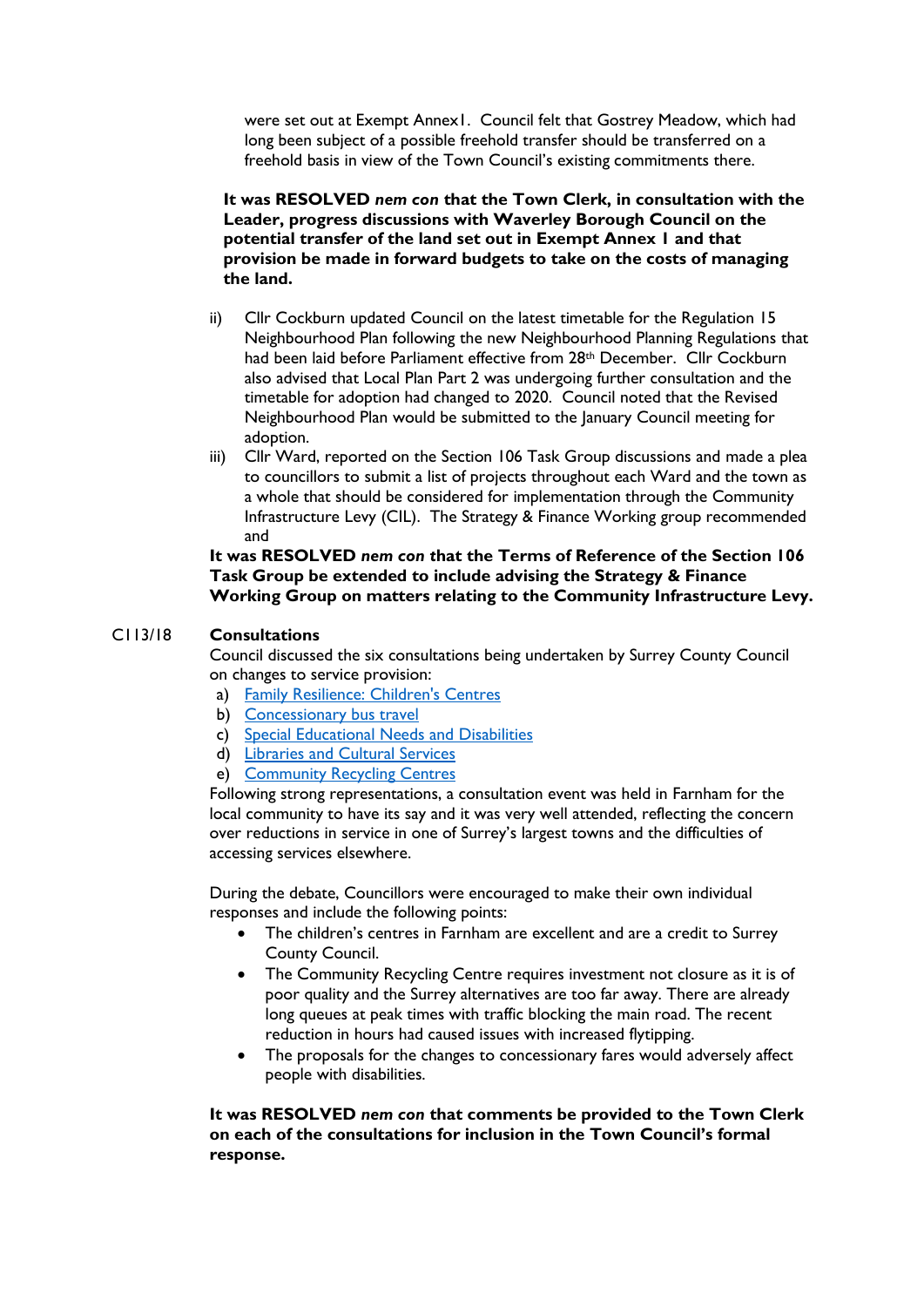- C114/18 Council heard of the imminent proposal to close the Crown Post Office and transfer it to WH Smith which was both unsuitable and unsatisfactory given its location. It was agreed that a formal response would be made once the consultation was issued by the Post Office.
- C115/18 A rent review of the West Street Cemetery Chapel had been undertaken and the figures were noted with a proposal that the lease be extended by a further ten years and an extended notice period.

#### **It was RESOLVED** *nem con* **that** *t***he Town Clerk be authorised to conclude the rent review and amended terms of the lease as set out.**

- C116/18 Cllr Cockburn advised Council that the Working Group had discussed the continued high level of achievement of staff across the council in what had been a difficult year of staff changes and new activities. As a way of saying 'thank you' it was proposed and **RESOLVED** *nem con* **that an additional day's leave be granted to staff in view of the excellent contribution to the achievements of the Council.**
- C117/18 Council noted that the Town Crier would be retiring in 2020 and arrangements would be put in place to recruit a successor. Council also noted that a meeting would be held with the Trustees of Wrecclesham Community Centre who were also retiring.

#### C118/18 **Budget 2019/20**

Cllr Cockburn introduced the Budget report at Annex 1 to the notes of Strategy & Finance. The draft budget had been drawn up based on a review of expenditure in 2018/19 and on the 2017/18 outturn. The budget includes fees and charges were broadly based on 2018/19 levels, given the continuing uncertainty in the economic climate. Account had been taken of the potential impact of pressures on the budgets of principal authorities and the increasing likelihood that there may be a need to top up services such as street cleansing and litter collection to meet the aspirations of the local community. Council noted that if the proposed budget of £1,362,152 were agreed with income (assuming no precept increase) of £1,330,214 there would be a shortfall of £31,939 to be found from additional charges, reserves or precept.

#### **It was RESOLVED** *nem con* **that***:*

- **i) the budget report at Annex ii to the minutes be agreed and that the budget for 2019/20 be set at £1,362,652**.
- **ii) fees and charges be as maintained as set out in Appendix D to the Strategy & Finance agenda and that allotment rents be increased from 1st January 2020 to £59 per typical plot.**
- C119/20 Cllr Cockburn reported on the appeal decision allowing 96 homes in Folly Hill despite objections from the community, Farnham Town Council and the fact that the site was not included in the allocated sites for the Neighbourhood Plan. The Town Council was making representation to the local MP and Secretary of State and the National Association of Local Councils. Technically it appears the Inspector's decision cannot be challenged but the decision seems completely against localism and the principle of local communities making decisions on where housing should be going.

Cllr Frost agreed and said she and many others were furious about the decision. Cllr Ward said the lack of consistency ridiculous with one Inspector approving whilst another says reject. Cllr Foale felt this was not fair or just and there should be a way to appeal such decisions not supported locally. Cllr Macleod agreed that there was a basic injustice in the system whereby councils are held responsible for housing being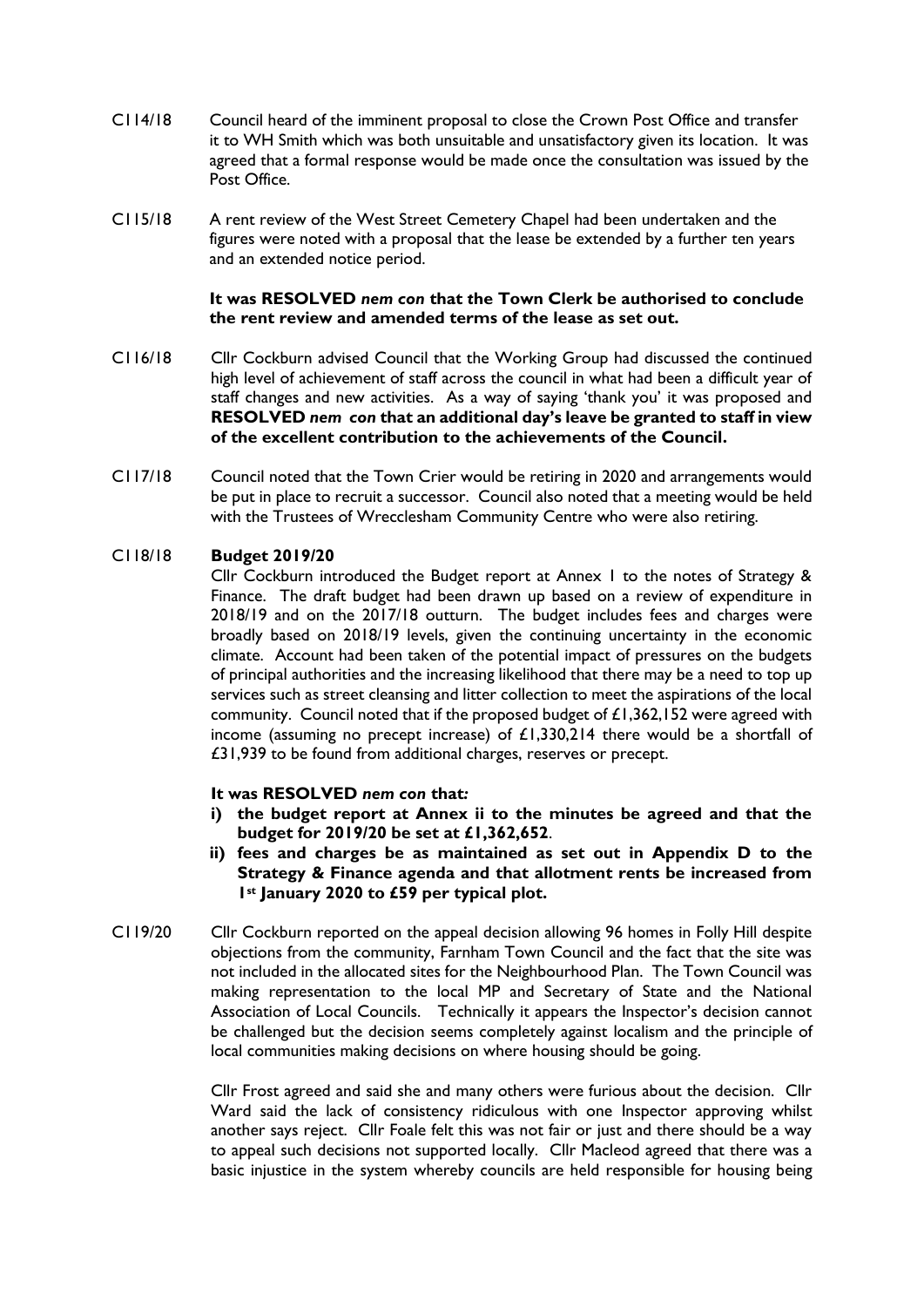built when developers are not building. There is a fundamental problem with the system especially when the latest national statistics say the housing need is overstated.

#### **Planning & Licensing Consultative Group**

C120/18 Cllr Hyman introduced the minutes of the Planning & Licensing Consultative Group meetings held on 12th and 26th November, and 18th December 2018.

> On 26th November the applications included the screening opinion for 350 homes at Coxbridge (an approved Neighbourhood Plan site) and there was discussion on the Hook and Crondall Neighbourhood Plans with a message to each congratulating them on progress to date.

> Cllr Hyman advised that there had been seven further applications for works on trees but no information had been provided and this was no basis for making a decision. This would be passed back to the Borough Council.

#### **Part 2 – Items Noted**

- C121/18 **Actions under the Scheme of Delegation** There were no items to report
- C122/18 **Reports from other Councils** There were no items raised.

#### C123/18 **Reports from Outside Bodies**

i) Cllr Ward reported on the Farnham Public Art Trust who had expressed concern over the state of the Library Garden sculptures and the maintenance which had been much better when undertaken by Farnham Town Council. They had also been complimentary about the walks leaflets and were planning to organise walks based on the Public Arts Walk leaflet.

The Town Clerk advised that officers had been in discussion with the artist of the book sculptures in the garden and she had not wanted them to be restored as part of the concept was for the words to fade over time. Cllr Mirylees wondered if it was possibly time to replace them if that was the case. Cllr Hesse asked for an update on the possible transfer of the Library gardens and the Town Clerk advised that officers had recently contacted Surrey County Council who were undertaking repairs to the walls and would discuss further once these works were complete.

ii) Cllr Dunsmore reported on the Major Roads Network report that had been issued on 18<sup>th</sup> and had mentioned Wrecclesham following the local representation that had been made. She also thanked Farnham Town Council on behalf of the Wrecclesham History Project for the support with the Wrecclesham history map which had just been unveiled.

#### C124/18 **Date of next meeting** Members noted that the next scheduled Council Meeting would take place on Thursday 24th January 2019

The Mayor closed the meeting at 8.15.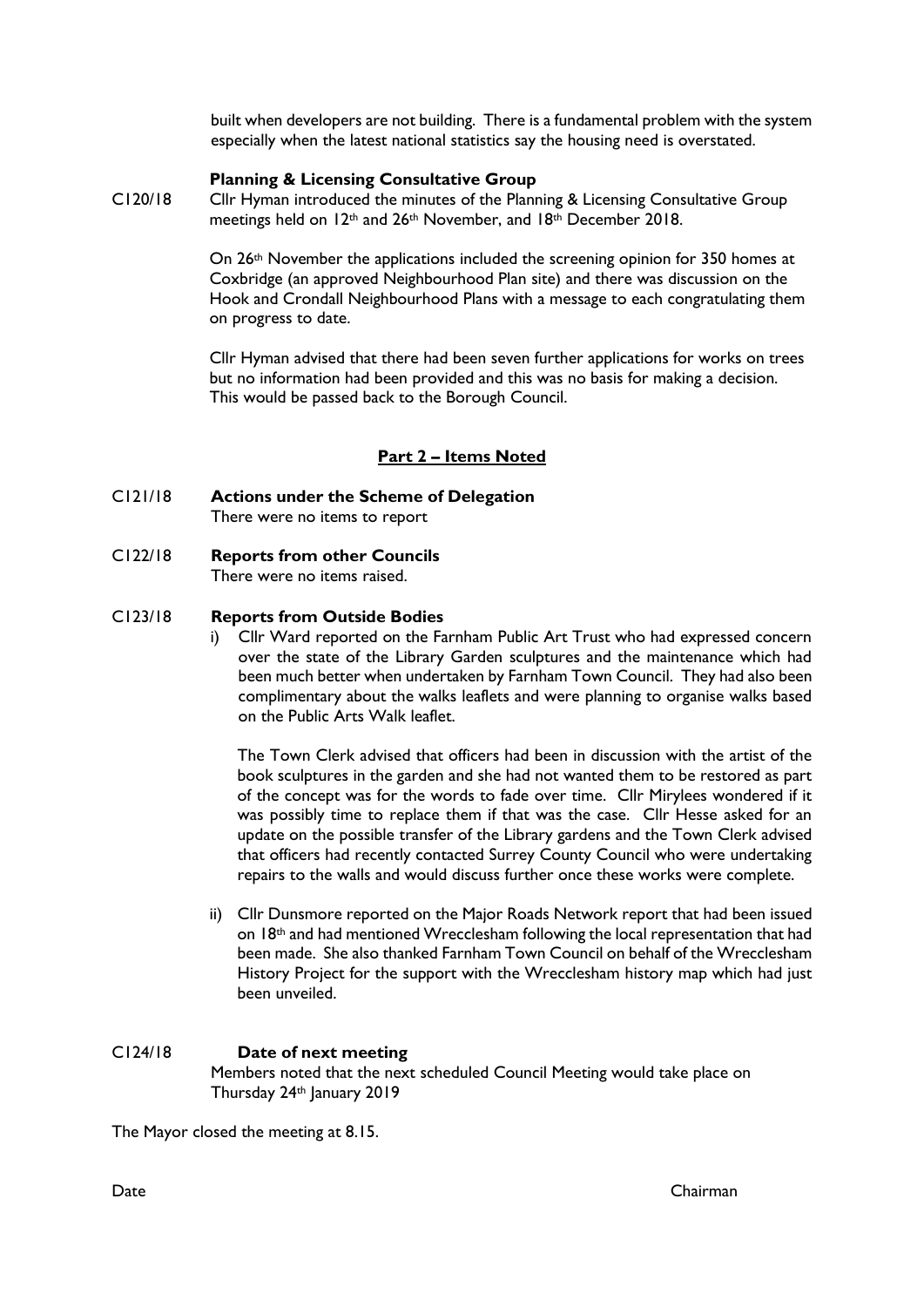

# **B**

# Tourism & Events Working Group

# **Time and date**

10am on Tuesday 6 November 2018

## **Place**

Byworth Room, Council Offices, South Street, Farnham

| <b>Attendees:</b>            | Councillors D Beaman, J Hargreaves, A Macleod, S Hill, M Hodge and<br>K Mirylees                          |
|------------------------------|-----------------------------------------------------------------------------------------------------------|
| <b>Officers Present:</b>     | lain Lynch (Town Clerk), lain McCready (Business & Facilities<br>Manager), Sophie Walker (Events Manager) |
| <b>Others in attendance:</b> | Lee Moran, Bryan Blenowe, Miles Auckland (Farnham Soapbox), Ben<br>Knowles (Red Leaf Management)          |

#### **1. Apologies** Apologies were received by Cllr Cockburn

#### **2. Notes of the last meeting**

The notes of the meeting of 4 September 2018 were agreed as an accurate record.

#### **3. Disclosure of Interests**

There were no disclosures of interest.

#### **4. Soapbox Race 2019**

| <b>POINTS</b>                                                                                                                                                                                                                                                                                                                                                                                                                  | <b>ACTION</b> |
|--------------------------------------------------------------------------------------------------------------------------------------------------------------------------------------------------------------------------------------------------------------------------------------------------------------------------------------------------------------------------------------------------------------------------------|---------------|
| Members received a presentation by the organising committee for the<br>first Farnham Soapbox Race, proposed to take place on 18 August<br>2019, in aid of Phyllis Tuckwell Hospice. The committee provided an<br>overview of the event, which is a race of self-built gravity propelled<br>karts down a 500m course, with Castle Street as the suggested<br>location. The committee talked through the proposed plan including |               |
| road closures, health and safety, support from the local community                                                                                                                                                                                                                                                                                                                                                             |               |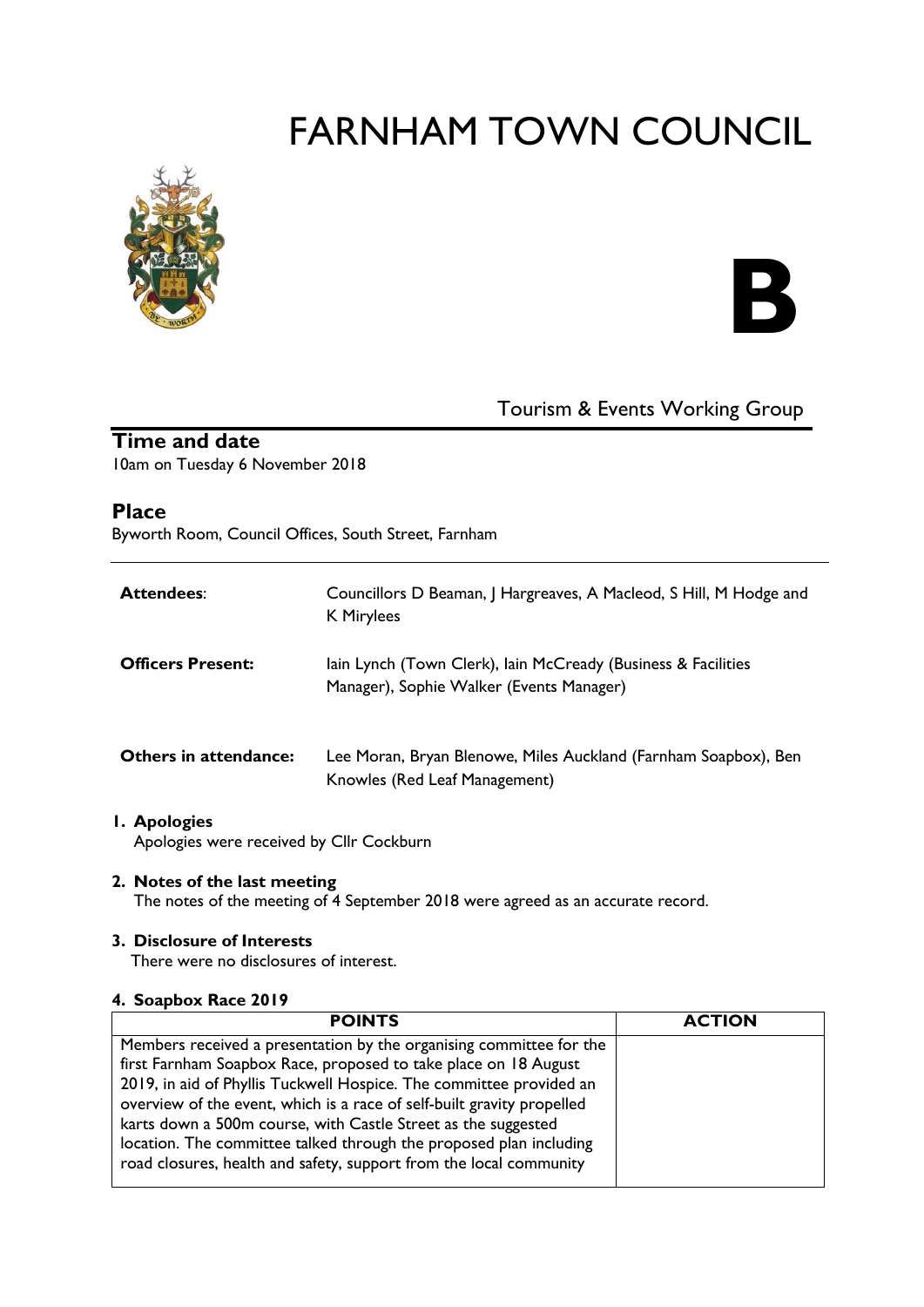| and discussed the positive impact the event will have on the Phyllis<br>Tuckwell charity.<br>Cllr Macleod updated all members that at the recent Castle Street<br>AGM meeting residents had expressed concern over another road<br>closure. Members discussed other hills in Farnham as alternative<br>options to the steep hill by The Castle. It was agreed that getting<br>support from Waverley's Safety Advisory Group was paramount and<br>the Working Group would provide their final decision on the matter<br>following their feedback. | Event Manager to provide<br>feedback to the Soapbox<br>Committee. |
|--------------------------------------------------------------------------------------------------------------------------------------------------------------------------------------------------------------------------------------------------------------------------------------------------------------------------------------------------------------------------------------------------------------------------------------------------------------------------------------------------------------------------------------------------|-------------------------------------------------------------------|
|--------------------------------------------------------------------------------------------------------------------------------------------------------------------------------------------------------------------------------------------------------------------------------------------------------------------------------------------------------------------------------------------------------------------------------------------------------------------------------------------------------------------------------------------------|-------------------------------------------------------------------|

The Soapbox Committee left the meeting at this point**.** 

#### **5. Risk Assessment**

| <b>POINTS</b>                                                                                                                                                                                                                                                                                                                                                                                                                                                                                                                                                                                                                                                                                                                                                | <b>ACTION</b>                         |
|--------------------------------------------------------------------------------------------------------------------------------------------------------------------------------------------------------------------------------------------------------------------------------------------------------------------------------------------------------------------------------------------------------------------------------------------------------------------------------------------------------------------------------------------------------------------------------------------------------------------------------------------------------------------------------------------------------------------------------------------------------------|---------------------------------------|
| Members received a review of the current Risk Assessment in place<br>for Farnham Town Council, with a specific focus on events. It was<br>noted that Farnham Town Council work closely with all suppliers and<br>partners ahead of each event to identify and mitigate any potential<br>issues or risks that could arise. In addition, Farnham Town Council<br>ensure up to date insurances are in place and risk assessments have<br>been carried out for all equipment hired eg. stage and fun fair rides at<br>lights switch on.<br>Recent incidents for example at the Woking Fair are managed by<br>avoiding any inflatable slides or high rides which may pose a potential<br>risk, as well as ensuring sufficient staffing in place to man each area. | Report to Council in the<br>new year. |

# **6. Recent & Upcoming Events**

| <b>POINTS</b>                                                                                                                                                                                                                                                                                                                                                                                                                                                                                                                                                                   | <b>ACTION</b>                |
|---------------------------------------------------------------------------------------------------------------------------------------------------------------------------------------------------------------------------------------------------------------------------------------------------------------------------------------------------------------------------------------------------------------------------------------------------------------------------------------------------------------------------------------------------------------------------------|------------------------------|
| <b>Gin Festival</b><br>It was agreed that the recent Gin Festival was a great success and<br>expanding to two days had been a good idea. The Events Manager<br>provided a brief update on the recent debriefs with The Maltings, Red<br>Mist and other partners, and Members noted the plans for 2019 event<br>on 14 and 15 September.                                                                                                                                                                                                                                          |                              |
| <b>Christmas Lights Switch on</b><br>Plans for the upcoming event on 17 November were discussed.<br>Officers noted how busy the Meadow gets for this event and<br>discussed health and safety concerns over having a horse-drawn<br>carriage in the Meadow for Father Christmas to arrive on. Members<br>agreed the alternative options to have the horse drawn carriage<br>proceed down Union Road and deliver Father Christmas to the<br>entrance to Gostrey Meadow. Father Christmas would then greet the<br>crowd and proceed to the stage to turn on the Christmas lights. | <b>Action Events Manager</b> |
| lain McCready left the meeting at this point.                                                                                                                                                                                                                                                                                                                                                                                                                                                                                                                                   |                              |
| <b>Food and Drink Festival</b><br>Members noted the success of the 2018 Food and Drink festival, with<br>up to 15,000 visitors throughout the day. It was noted that many<br>members of the public sat on Castle Street residents' doorsteps<br>despite warning notices. The Events Manager to ensure adequate                                                                                                                                                                                                                                                                  |                              |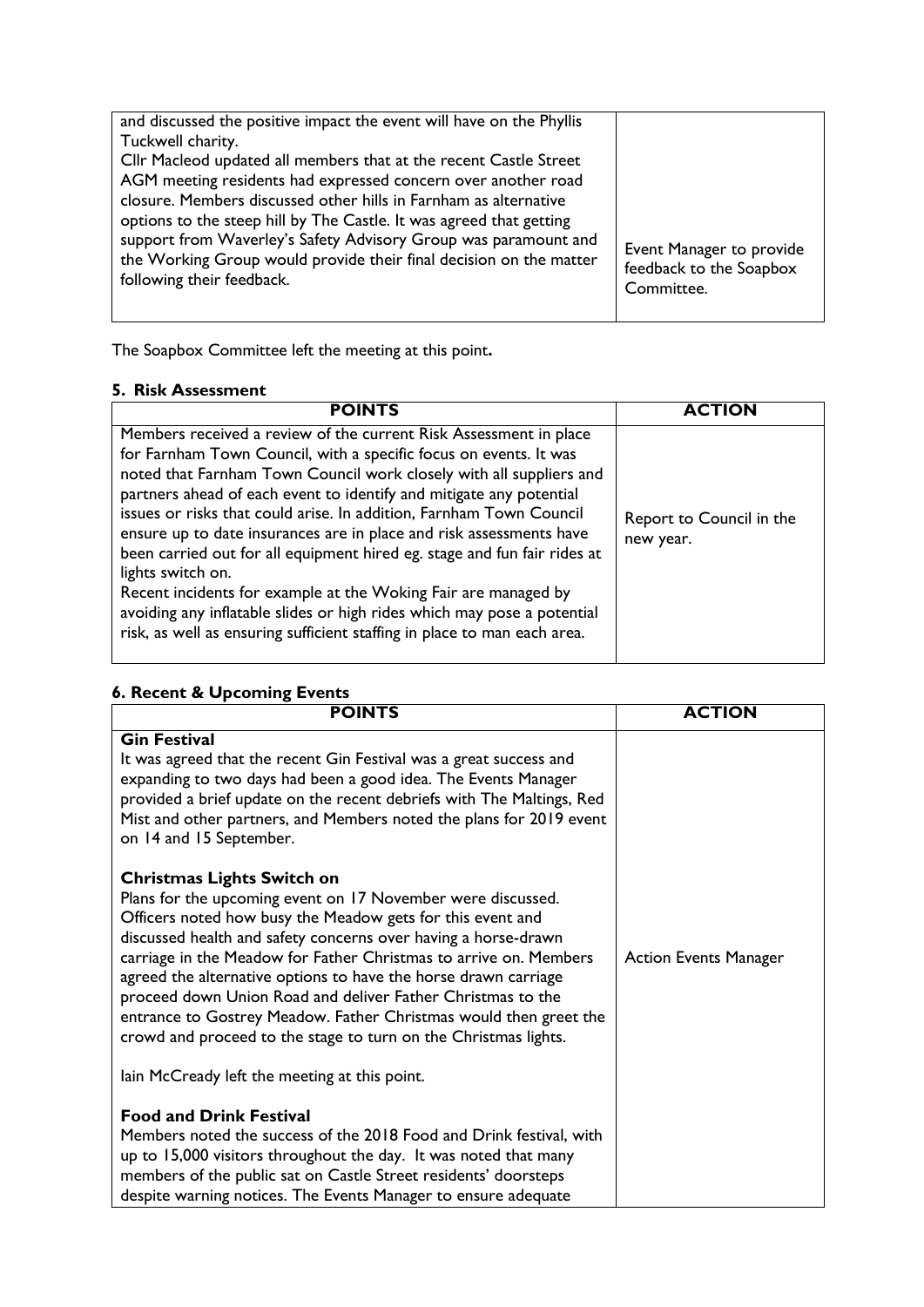| signage and volunteers to steward the areas where possible at the<br>Christmas Market.                                                                                                                                                                                                                                  | <b>Action Events Manager</b> |
|-------------------------------------------------------------------------------------------------------------------------------------------------------------------------------------------------------------------------------------------------------------------------------------------------------------------------|------------------------------|
| <b>Mike Hawthorn Grand Prix</b><br>Members noted the positive reaction from people across the town<br>for this event organised by the Friends of Mike Hawthorn. The Town<br>Clerk informed members that there had been a number of challenges<br>for the organising committee to overcome, specifically related to road |                              |
| closures and the emergency plans that were in place. However, it was<br>noted that this was a very successful event for the community despite<br>the poor weather.                                                                                                                                                      |                              |

## **7. Christmas 2018**

| <b>POINTS</b>                                                                                                                                                                                                                                                                                                                                                                                            | <b>ACTION</b>                                                               |
|----------------------------------------------------------------------------------------------------------------------------------------------------------------------------------------------------------------------------------------------------------------------------------------------------------------------------------------------------------------------------------------------------------|-----------------------------------------------------------------------------|
| <b>Christmas Market</b><br>Members received an update from the Events Manager on plans for<br>the upcoming market on 9 December. It was noted that stall holder<br>pitches were almost sold out. Members volunteered their support<br>during the day and the Events Manager to circulate proposed staffing<br>list to all Councillors to confirm their attendance.                                       | Events Manger to circulate<br>proposed staffing list to all<br>Councillors. |
| <b>Christmas Brochure</b><br>The Events Manager provided an update on the design and content of<br>the 2018 Christmas in Farnham brochure. It was noted that additional<br>promotion on Christmas events including Community and Charity<br>Christmas events were a focus this year. The Events Manager noted<br>that the brochure will be ready for distribution during week<br>commencing 12 November. |                                                                             |

## **8. Other Events**

| <b>POINTS</b>                                                                                                                                                                                                                                                                         | <b>ACTION</b>                                      |
|---------------------------------------------------------------------------------------------------------------------------------------------------------------------------------------------------------------------------------------------------------------------------------------|----------------------------------------------------|
| <b>Music in the Vineyard</b><br>Members briefly discussed the programme for the 2019 events noting<br>the Charities and Bands that were involved in the 2018 programme.<br>The Events Manager to pull together the 2019 programme and<br>contact those parties who could be involved. | Events Manager to pull<br>together 2019 programme. |
| Carnival<br>Defer to next meeting.                                                                                                                                                                                                                                                    |                                                    |

## **9. Business Matters**

| <b>POINTS</b>                                                                                                                                                                                                                                                                                                                                                                                                                          | <b>ACTION</b> |
|----------------------------------------------------------------------------------------------------------------------------------------------------------------------------------------------------------------------------------------------------------------------------------------------------------------------------------------------------------------------------------------------------------------------------------------|---------------|
| <b>Customer Excellence Programme:</b><br>The Events Manager provided a brief update on the initiative and the<br>awards evening that was taking place this event (6 November).<br>Members noted there had been a significant increase in the customer<br>service rating since 2016 and there are five overall winners scoring<br>100%: 101 Collectors Records, Farnham Furnisher's, Nineteen, Bells<br>Solicitors and Farnham Library. |               |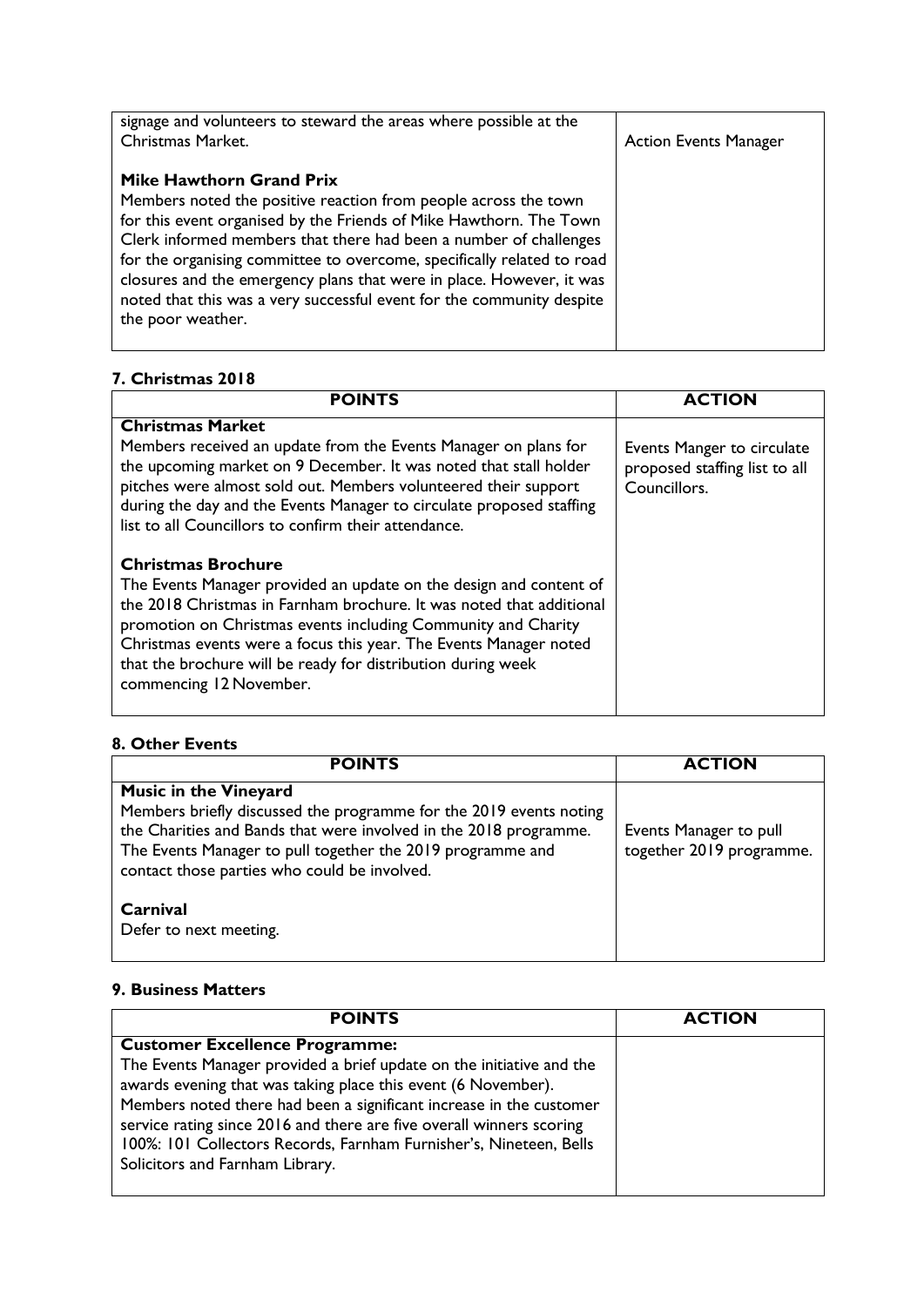| <b>Waverley BIG Awards</b><br>The Town Clerk provided a brief update on the awards ceremony<br>that took place last month at the Lythe Hill Hotel which had seen<br>Farnham businesses do very well.                |  |
|---------------------------------------------------------------------------------------------------------------------------------------------------------------------------------------------------------------------|--|
| East Street/Cambridge Place business liaison<br>Members noted that ongoing support was being provided and that the<br>Christmas lights would be installed in Cambridge Place with some<br>business contributions.   |  |
| <b>Small Business Saturday</b><br>The Events Manager provided a brief update on the initiative which<br>encourages the community to support local businesses on I<br>December to celebrate Small Business Saturday. |  |

# **10. Budget and Invest in Farnham 2019**

| <b>POINTS</b>                                                                                                                                                                                                                                                          | <b>ACTION</b> |
|------------------------------------------------------------------------------------------------------------------------------------------------------------------------------------------------------------------------------------------------------------------------|---------------|
| Members received a report on the current budget position, noting<br>that the 2019 budget would be submitted for review at December<br>Council. The Events Manager provided an update on the 2019<br>Sponsorship Guide which will be finalised and printed in December. |               |

# **Date of Next Meeting**

The next meeting was agreed as Tuesday 8th January 2019 at 10am.

Notes taken by Sophie Walker (Events Manager).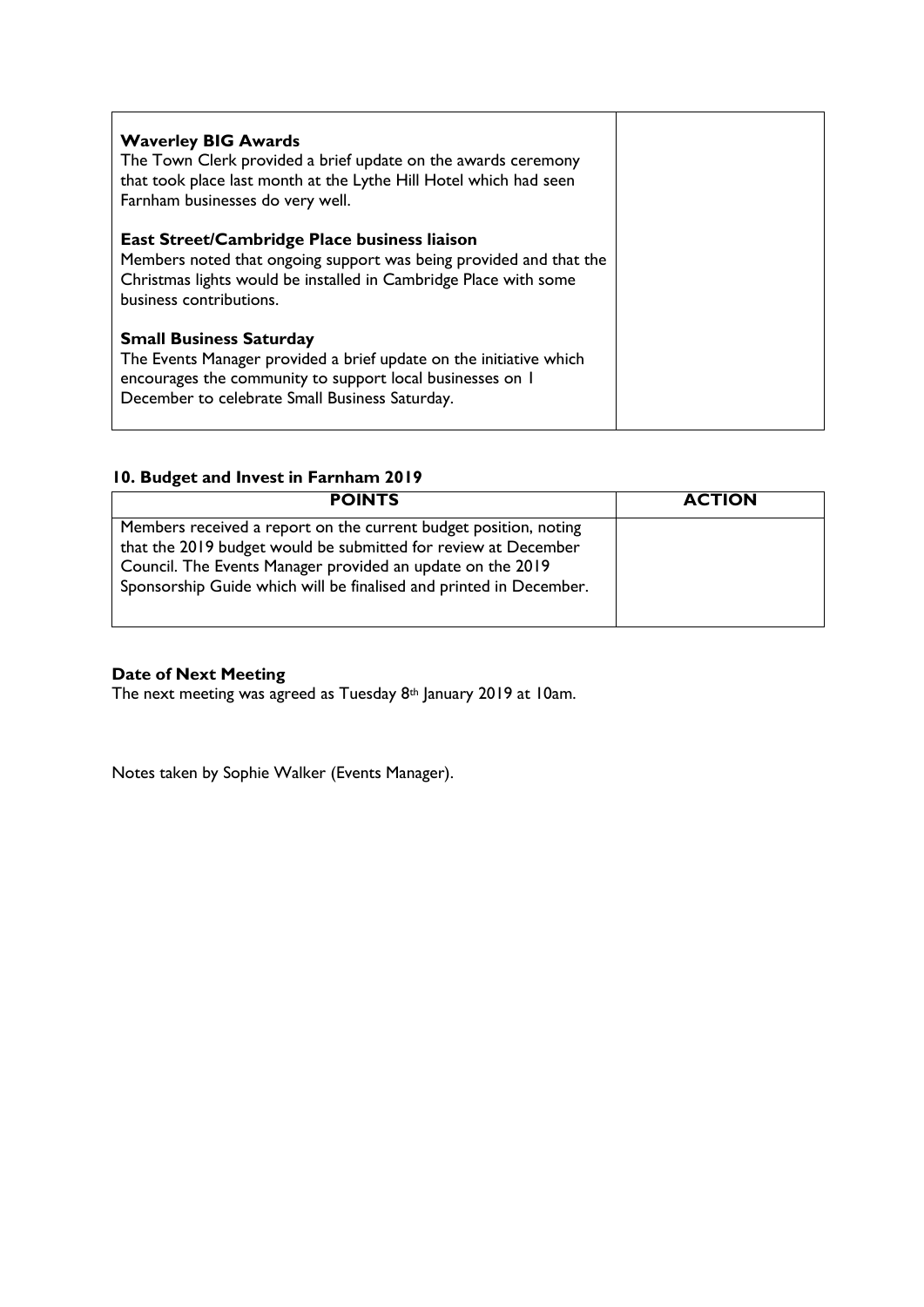

# **C**

**Notes** Community Enhancement Working Group

#### **Time and date** 9:30am Wednesday 14 November 2018

#### **Place**

Byworth Room, South Street, Farnham

#### **Attendees:**

Members: Councillors George Hesse, Stephen Hill, Mike Hyman and Susan Redfern. Officers: Iain Lynch (Town Clerk), Iain McCready (Business and Facilities Manager), Lara Miller (Community Enhancement Officer) In attendance: Martin Billett (Farnham in Bloom Community Group) and Jo Aylwin (Blooming Art).

#### **1. Apologies**

Apologies were received from Councillor Carole Cockburn and Jeremy Ricketts.

#### **2. Declarations of Interest:**

There were no declarations of interest.

#### **3. Notes of Meeting held on Wednesday 5 September 2018**

| <b>POINTS</b>                                  | <b>ACTION</b> |
|------------------------------------------------|---------------|
| The notes of the previous meeting were agreed. |               |

#### **4. Farnham in Bloom**

| <b>POINTS</b>                                                                                                                                                                                                                                                                                                                                                                                                                                                                                                                                                                                                                                            | <b>ACTION</b> |
|----------------------------------------------------------------------------------------------------------------------------------------------------------------------------------------------------------------------------------------------------------------------------------------------------------------------------------------------------------------------------------------------------------------------------------------------------------------------------------------------------------------------------------------------------------------------------------------------------------------------------------------------------------|---------------|
| <b>Farnham in Bloom Community Group</b>                                                                                                                                                                                                                                                                                                                                                                                                                                                                                                                                                                                                                  |               |
| i) Members received an update on the Community Group's<br>recent activity from Martin Billett. Members noted that the<br>recent Bloomin' Kids Gardening Workshops in October had<br>gone very well, concluding a third year of running the<br>workshops. Members also noted that the Community Group<br>would be meeting the following week for a strategy meeting<br>to discuss what may and may not be working, future plans<br>etc. Members also noted that Martin Billett would Chair the<br>Community Group again in 2019. Members commended the<br>great work of the Community Group and their pivotal role in<br>the success of Farnham in Bloom. |               |
| ii) Jo Aylwin of Blooming Art set out her proposal for a<br>community arts based bunting project. Councillors voiced<br>concerns over how the bunting would be hung and also the                                                                                                                                                                                                                                                                                                                                                                                                                                                                         |               |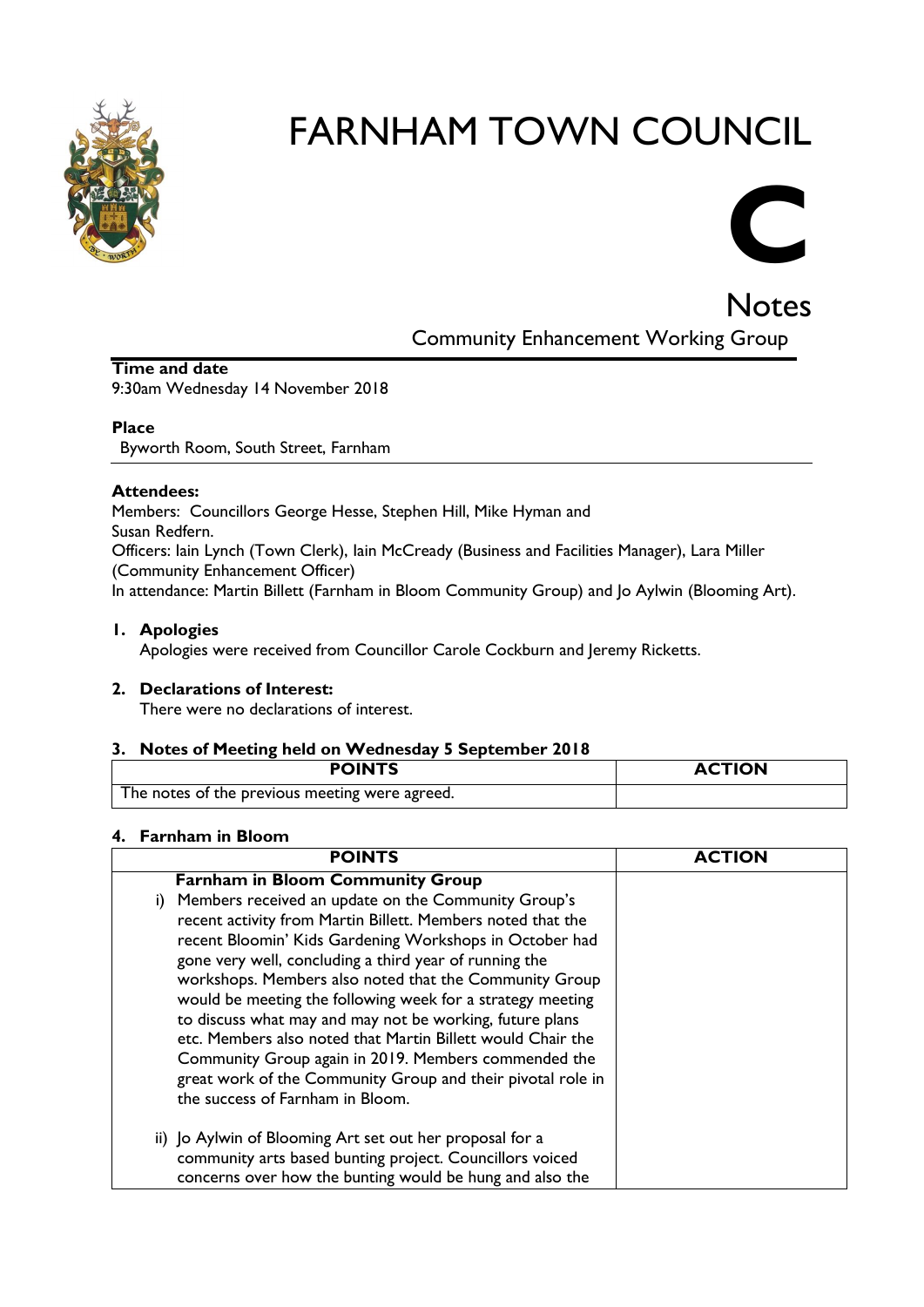|    | potential for the overall effect to look disparate. Councillors<br>were in agreement that the bunting should not go over any<br>roads and should be contained within an area such as Gostrey<br>Meadow. Overall, members felt there needed to be more<br>clarity in terms of the theme of the project and specifically<br>how it would tie in with Farnham in Bloom.                                                                                                                                                                                                                         |                                                        |
|----|----------------------------------------------------------------------------------------------------------------------------------------------------------------------------------------------------------------------------------------------------------------------------------------------------------------------------------------------------------------------------------------------------------------------------------------------------------------------------------------------------------------------------------------------------------------------------------------------|--------------------------------------------------------|
|    | iii) Members reviewed the S&SEiB judges' reports and<br>commended the hard work of the Farnham in Bloom Team.<br>Members noted that a couple of the comments in the Town<br>Centre report were incorrect or perhaps slightly naïve.<br>These being that they had noted that it was a shame not to<br>see flowers on Robert Dyas shop front when indeed the<br>Council had fitted new flower troughs to its frontage and the<br>other comment that it was a shame not to see larger<br>corporate names on the sponsor board, something which is a<br>struggle for In Bloom groups nationwide. |                                                        |
|    | Members noted an action point to be taken from the reports<br>was to repair the structure of the carpet bedding display with<br>sleepers to make it more robust.                                                                                                                                                                                                                                                                                                                                                                                                                             | Action: Business and<br>Contracts manager              |
|    | iv) Members reviewed the Farnham in Bloom Awards at Squire's<br>Garden Centre, which they felt was excellent and the best<br>layout to date. Members also agreed that a second screen<br>would be useful on the night to ensure that everyone can see.<br>Members felt that the canapés were a little sparse this year<br>and should be reviewed for 2019.                                                                                                                                                                                                                                   | <b>Action: Community</b><br><b>Enhancement Officer</b> |
| V) | Members discussed the Farnham in Bloom video and agreed<br>to budget £2,000 plus VAT again for 2019. Members felt if the<br>price was to go higher then it would need to go to tender.                                                                                                                                                                                                                                                                                                                                                                                                       | <b>Action: Community</b><br><b>Enhancement Officer</b> |
|    | vi) Members noted that Farnham in Bloom had been nominated<br>to take part in Britain in Bloom next year (confirmation<br>awaited and news is currently embargoed), but in a new<br>Town Centre category. Members noted that Peter Holman,<br>Chairman of S&SEiB, had agreed to come in in the New Year<br>to go through the criteria for the new route. Members noted<br>that space2grow would be an excellent addition to the route<br>next year.                                                                                                                                          |                                                        |
|    | vii) Members noted that the new polytunnel would be<br>constructed once the spring bedding had gone out.                                                                                                                                                                                                                                                                                                                                                                                                                                                                                     |                                                        |

# **5. Budget 2018/19 update and sponsorship2019/20**

| <b>POINTS</b>                                                                                                                                                                                                                                                                                                                                                                                                                      | <b>ACTION</b> |
|------------------------------------------------------------------------------------------------------------------------------------------------------------------------------------------------------------------------------------------------------------------------------------------------------------------------------------------------------------------------------------------------------------------------------------|---------------|
| i) Members congratulated officers on the amount of sponsorship<br>raised this year. Members noted that a Corporate sponsor<br>had been secured for the next four years, 2019-2020 would<br>be the Farnham Institute Charity and 2021-2022 would be<br>The Patio Black Spot Removal Company. Members were<br>asked to review costs and income for various service areas<br>and to look at whether there needed to be any changes in |               |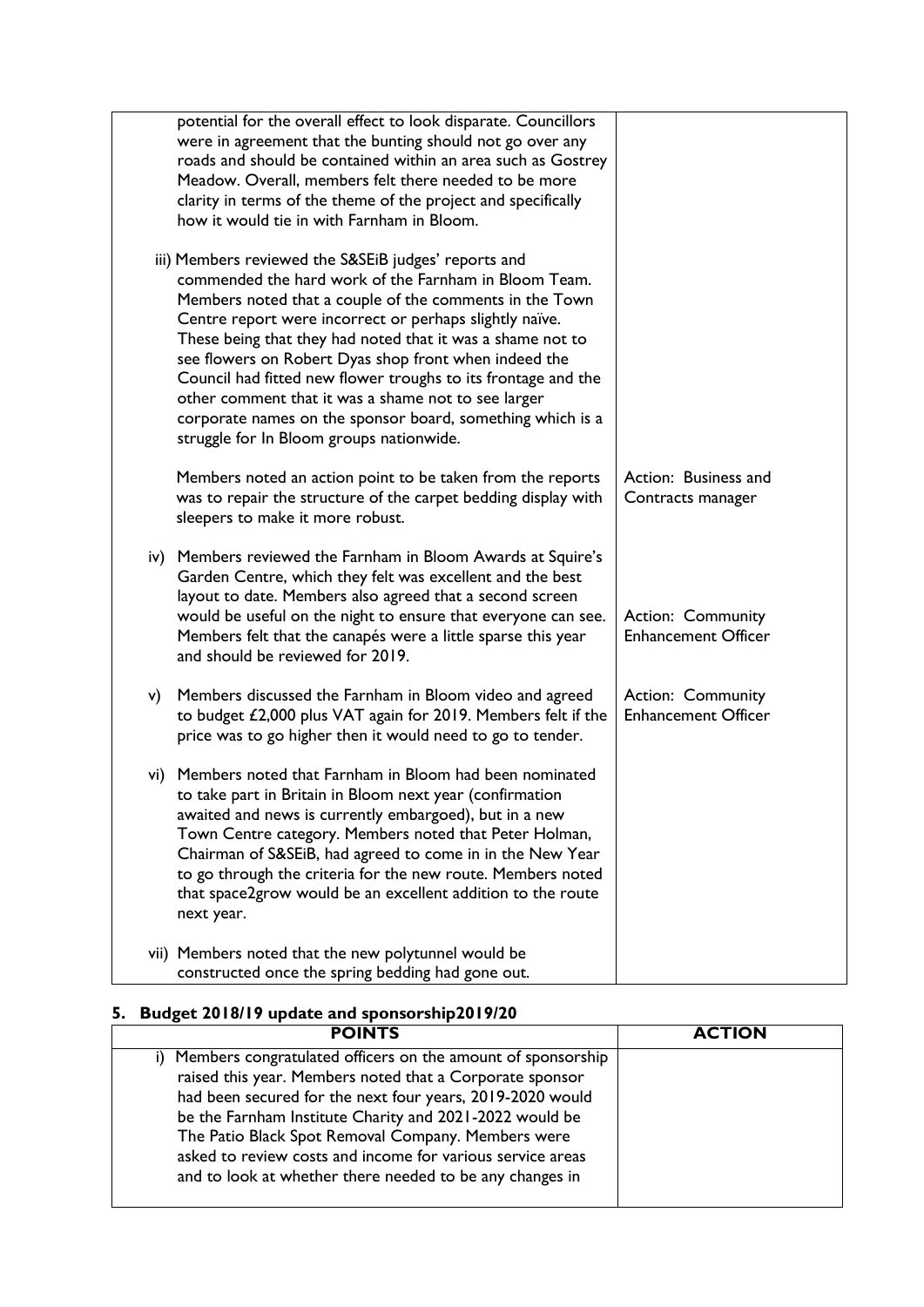| direction on how the Council does things such as any impact<br>due to Surrey County Council budget changes.                                                                                                                                                                                                                                                                                                                                                                                        |                                                            |
|----------------------------------------------------------------------------------------------------------------------------------------------------------------------------------------------------------------------------------------------------------------------------------------------------------------------------------------------------------------------------------------------------------------------------------------------------------------------------------------------------|------------------------------------------------------------|
| Members noted a request for funding from the Farnham<br>Rivers Group. Their monitoring of the River Wey at Haren<br>Garden had picked up pollution entering the river from the<br>South Street storm water culvert on a number of occasions<br>but their equipment is basic and they would like to purchase<br>more sophisticated chemical testing kits for approximately<br>£206.00. Members were in favour of supporting the group<br>and agreed to purchase the equipment for the Rivers Group. | Small Grant to be allocated<br>to the Farnham Rivers Group |

## **6. Street Furniture**

| <b>POINTS</b>                                                                                                                                                                                                                                                                                                                               | <b>ACTION</b>                                                                                                                                                                      |
|---------------------------------------------------------------------------------------------------------------------------------------------------------------------------------------------------------------------------------------------------------------------------------------------------------------------------------------------|------------------------------------------------------------------------------------------------------------------------------------------------------------------------------------|
| i) Members noted that Waverley Borough Council had not<br>supported situating a litter bin by the bus stop at the train<br>station, citing that the land was owned by Network Rail. Initial<br>discussion with Network Rail had thus far not led to anything<br>promising.                                                                  | <b>Community Enhancement</b><br>Officer to approach<br><b>Waverley Borough Council</b><br>again and offer to fund a<br>waste bin at the train station<br>if WBC agree to empty it. |
| Members noted that there were a lot of cigarette butts<br>around Cambridge Place, especially around the Slug and<br>Lettuce. It was noted that officers were working with local<br>businesses over Christmas lights and would raise the matter<br>with them.                                                                                |                                                                                                                                                                                    |
| Cllr George Hesse put forward a suggestion to plant five<br>trees with plaques on the grass verge by the Memorial Hall on<br>West Street to represent the five fallen soldiers. Members<br>agreed that they would like to support this proposal.                                                                                            | Town Clerk to discuss the<br>trees and bins at an upcoming<br>meeting with Waverley<br>Borough Council.                                                                            |
| Members also noted that Waverley Borough Council had<br>recently replaced litter bins in Castle Street but they did not<br>fit heritage guidelines. Currently FCAMP documents to do<br>not state the specific criteria for bins in a conservation area<br>but cast iron would be appropriate rather than steel/tin,<br>which had been used. | <b>Community Enhancement</b><br>Officer to raise with<br><b>Waverley Officers</b>                                                                                                  |

# **7. Famous Names Wall**

| <b>POINTS</b>                                                                                                                                                                                                                                                                                                                                                            | <b>ACTION</b>                                                                                                          |
|--------------------------------------------------------------------------------------------------------------------------------------------------------------------------------------------------------------------------------------------------------------------------------------------------------------------------------------------------------------------------|------------------------------------------------------------------------------------------------------------------------|
| Members reviewed a request for the late Ron Stonehouse to<br>be added to the Famous Names of Farnham wall. Members<br>felt that Mr Stonehouse, a Farnham athlete, respected coach<br>and lynch-pin of Farnham Athletic Club was very deserving of<br>a place. The Community Enhancement Officer would liaise<br>with the proposers and arrange a plaque and unveiling in | <b>Recommendation to</b><br><b>Council: That Ron</b><br>Stonehouse be added to<br>the Famous names of<br>Farnham Wall. |
| Spring 2019.                                                                                                                                                                                                                                                                                                                                                             | <b>Community Enhancement</b><br>Officer to arrange a plaque<br>and unveiling in Spring 2019.                           |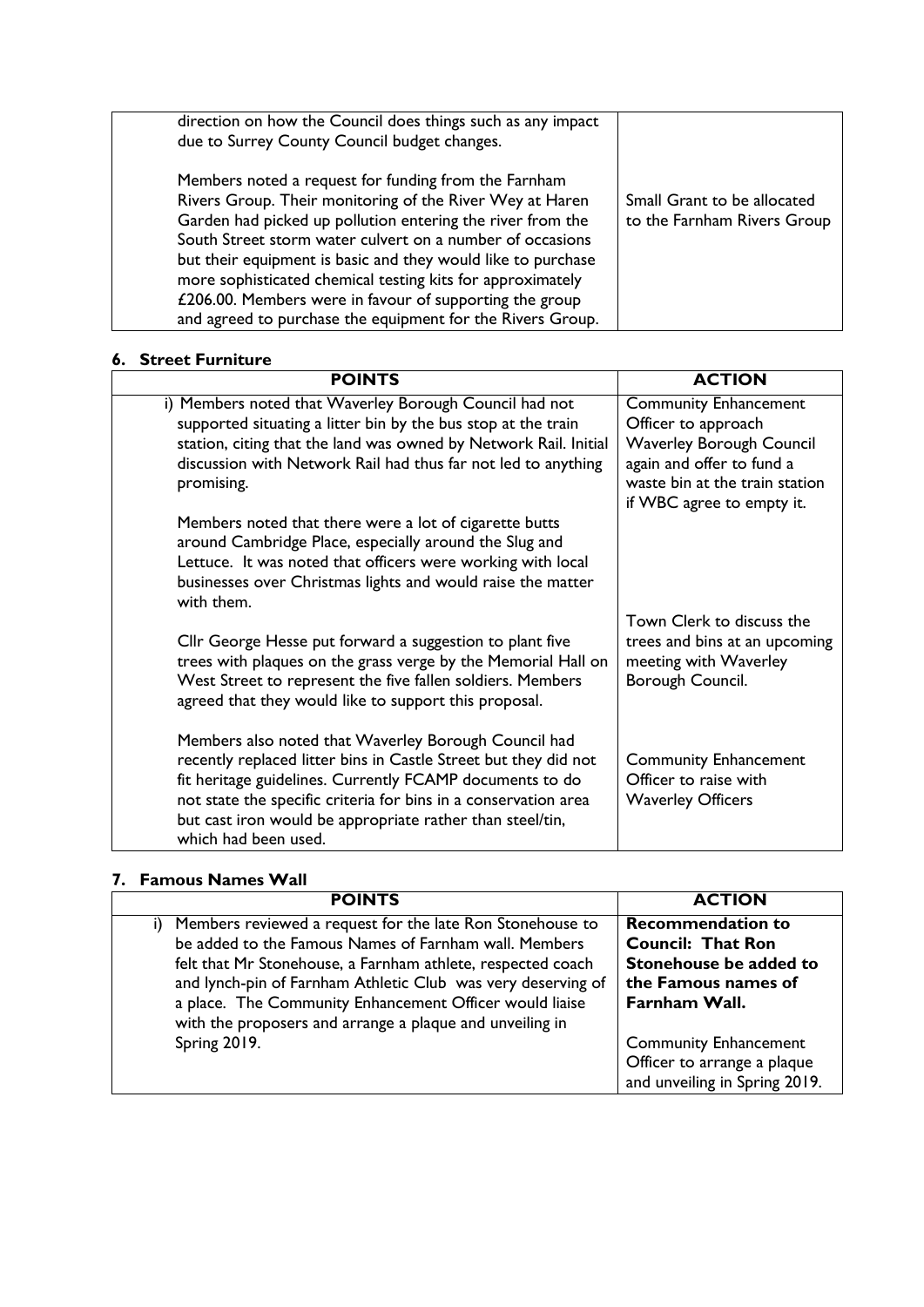#### **8. Bins by Boots Opticians**

|    | <b>POINTS</b>                                                                                                                                                           | <b>ACTION</b>                                                                        |
|----|-------------------------------------------------------------------------------------------------------------------------------------------------------------------------|--------------------------------------------------------------------------------------|
| i) | Members noted that the car washing facility in Central Car<br>park had now been removed so this area could now be used<br>for a bin storage unit.                       | <b>Community Enhancement</b><br>Officer to arrange a meeting<br>in the New Year with |
|    | Waverley Borough Council had requested that Farnham<br>Town Council facilitate another meeting with the businesses<br>directly involved before anything is implemented. | <b>Waverley Borough Council</b><br>and the businesses.                               |

# **9. Allotments**

|    | <b>POINTS</b>                                                                                                                                                                                                                                                                                         | <b>ACTION</b>                                             |
|----|-------------------------------------------------------------------------------------------------------------------------------------------------------------------------------------------------------------------------------------------------------------------------------------------------------|-----------------------------------------------------------|
| i) | Members received an update on Farnham allotments, noting<br>that Farnham Town Council remained unable to take on the<br>Weybourne Allotments because the lease had still not been<br>sorted by Waverley.                                                                                              | Action: Business and<br>Contracts Manager to<br>progress. |
|    | Members noted the current situation on vacancies, unpaid<br>rent and waiting list numbers.                                                                                                                                                                                                            |                                                           |
|    | Members noted that some winter works were due to be<br>carried out across the allotments including general<br>maintenance and the installation of a perimeter fence at the<br>Council's Six Bells site.                                                                                               |                                                           |
|    | Members also noted that the Allotment Liaison Group were<br>in favour of moving the Allotment Show from the busiest<br>period in July to September and to tie the event together with<br>Music in the Meadow in Gostrey Meadow. This would be<br>discussed with the Tourism and Events Working Group. | <b>Action: Community</b><br><b>Enhancement Officer</b>    |
|    | lain McCready left the meeting at $11:11$ am.                                                                                                                                                                                                                                                         |                                                           |

# **10. Public Rights of Way Maintenance Funding**

| <b>POINTS</b>                                                   | <b>ACTION</b>                |
|-----------------------------------------------------------------|------------------------------|
| Members noted the briefing note from Surrey County<br>i)        | Members to identify areas of |
| Council on the reduced resources available for public rights of | concern and forward to       |
| way maintenance. Members also noted that Surrey County          | <b>Community Enhancement</b> |
| Council have just agreed an additional contribution for         | Officer to compile a log.    |
| Farnham Town Council for 2018/19 of £4,000 to go towards        |                              |
| greenspace and rights of way improvements in more rural         |                              |
| parts of the town. Members were asked to identify areas of      |                              |
| concern and report them back to Council officers to compile     |                              |
| for a future meeting with SCC.                                  |                              |
| Cllr Redfern left the meeting at 12:12pm                        |                              |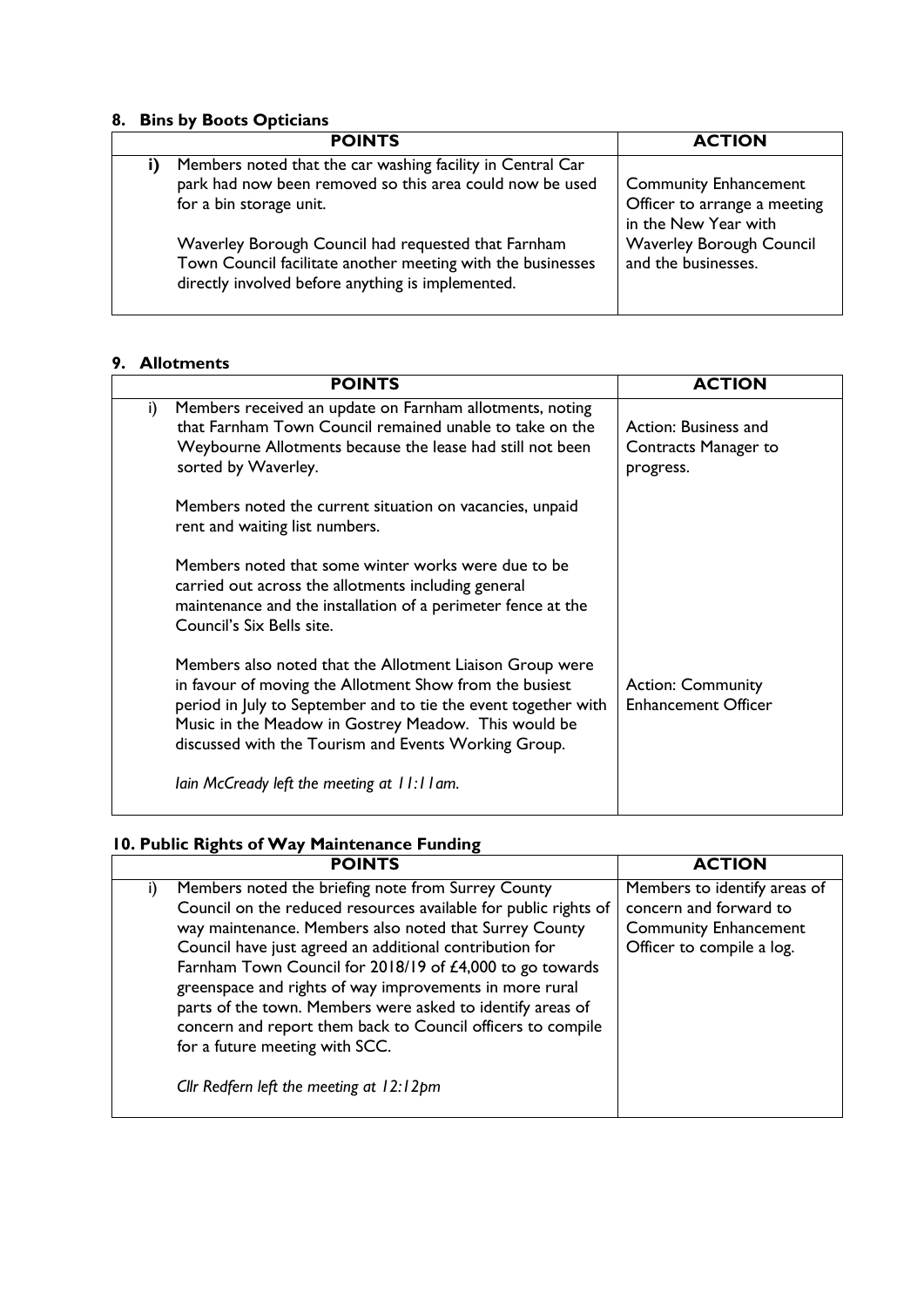# **11. Consultations**

|               | <b>POINTS</b>                                                                                                                                                                                                                                                                                                                                                                                                                              | <b>ACTION</b>                                                                                                                                      |
|---------------|--------------------------------------------------------------------------------------------------------------------------------------------------------------------------------------------------------------------------------------------------------------------------------------------------------------------------------------------------------------------------------------------------------------------------------------------|----------------------------------------------------------------------------------------------------------------------------------------------------|
| i)            | Members reviewed Waverley Borough Council's Air Quality<br>Monitoring Sites and agreed that the designated locations<br>were appropriate but that further tubes were needed in Hale,<br>by St John's Church and the traffic lights turning into Farnham<br>Hospital and also by Park Row on Castle Street. Members<br>were asked to consider any other potential locations and<br>send them across to Lara Miller by the following Monday. | <b>Community Enhancement</b><br>Officer to circulate the<br>monitoring sites to members<br>of the Health & Wellbeing<br>Group for further comment. |
| $\mathbf{ii}$ | Members considered the impact of the proposed closure of<br>the Guildford Road recycling centre and felt that as the third<br>biggest town in Surrey, Farnham should certainly retain its<br>recycling facility. To close it would likely increase the amount<br>of fly tipping in the area.                                                                                                                                               |                                                                                                                                                    |

### **12. Items for future meetings**

| <b>POINTS</b>                                                                                                                                                                                                                        | <b>ACTION</b>                                                                                  |
|--------------------------------------------------------------------------------------------------------------------------------------------------------------------------------------------------------------------------------------|------------------------------------------------------------------------------------------------|
| Members agreed to discuss railings in Farnham at a future<br>i)<br>meeting and invite the relevant officer from Waverley<br>Borough Council to attend the meeting to discuss obstacles<br>to removing them, alternative options etc. | <b>Community Enhancement</b><br>Officer to invite Adrian Selby<br>to a future meeting in 2019. |

# **13. Date of Next Meeting**

| <b>POINTS</b>                                                                                   | <b>ACTION</b> |
|-------------------------------------------------------------------------------------------------|---------------|
| It was agreed that the date of the next meeting would be Wednesday<br>9 January 2018 at 9.30am. |               |

Meeting ended at 12.40am

Notes taken by Lara Miller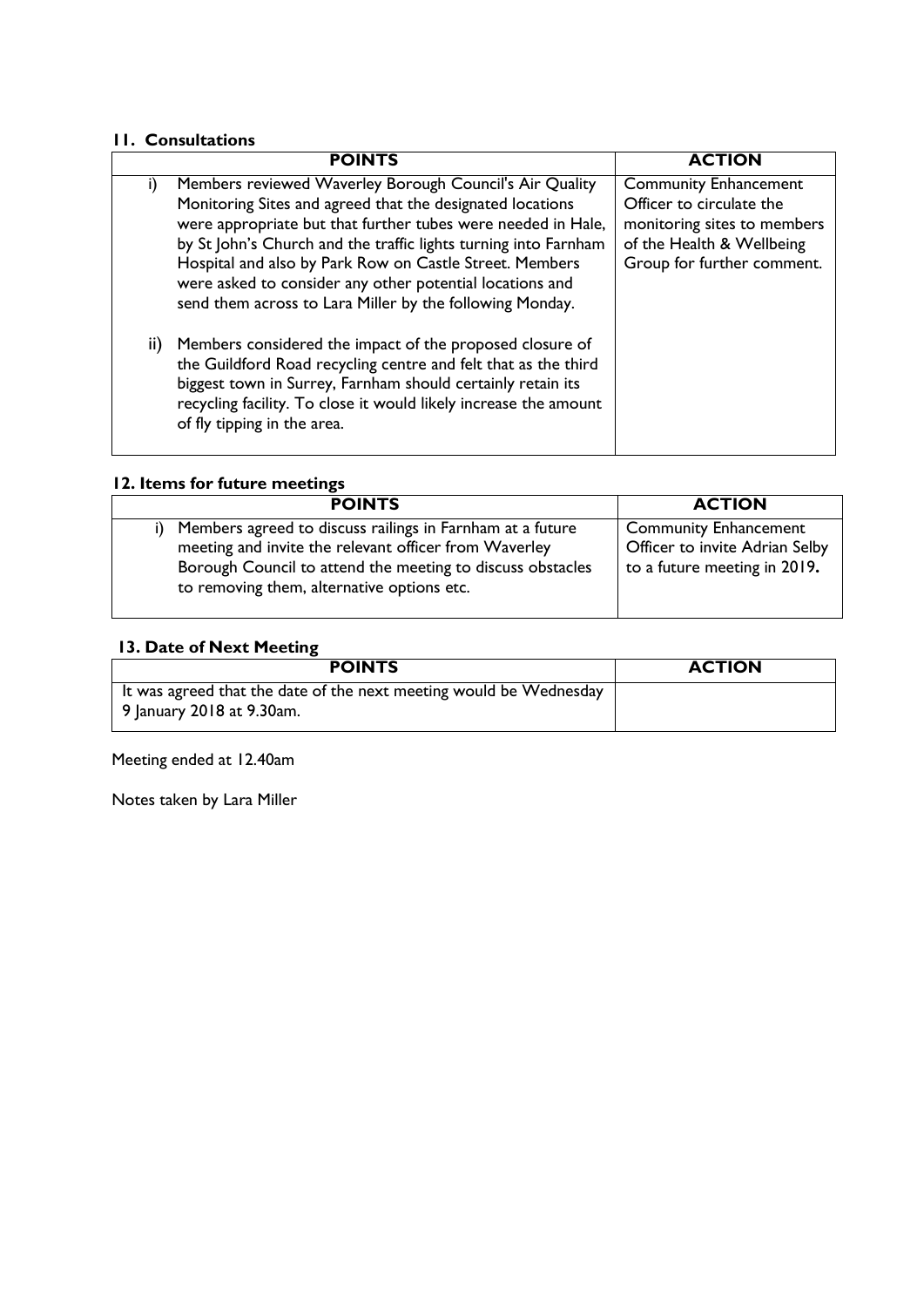

# **D**

**Notes** Strategy and Finance Working Group

#### **Time and date**

9.30am Tuesday 11th December 2018

## **Place**

Town Clerk's Office, South Street, Farnham

#### **Attendees:**

Members: Councillors Carole Cockburn, David Beaman, John Ward,

Other councillors in attendance: The Mayor, Cllr David Attfield

Officers: Iain Lynch (Town Clerk), Iain McCready (Contracts and Facilities Manager)

#### **1. Apologies**

Cllrs Pat Frost, Jill Hargreaves, Stephen Hill,

#### **2. Declarations of Interest**

There were no declarations of interest.

#### **3. Notes of Meeting held on 22nd October 2018**

| <b>POINTS</b>                                  | <b>ACTION</b> |
|------------------------------------------------|---------------|
| The notes of the previous meeting were agreed. |               |

# **4. Open Spaces**

|     | <b>POINTS</b>                                                | <b>ACTION</b>                 |
|-----|--------------------------------------------------------------|-------------------------------|
|     | Councillors considered a report at Appendix B to its agenda  | <b>Recommendation to</b>      |
|     | on the potential for some areas of land to be transferred to | <b>Council:</b>               |
|     | the Town Council (on a long lease at a peppercorn) from      | That the Town Clerk, in       |
|     | Waverley Borough Council. Members noted the proposed         | consultation with the         |
|     | areas recommended by officers and the potential cost         | Leader, progress              |
|     | implications. The list is attached at Exempt Annex 1. It was | discussions with Waverley     |
|     | agreed to recommend to Council that the Town Clerk be        | <b>Borough Council on the</b> |
|     | authorised, in consultation with the Leader, to progress the | potential transfer of the     |
|     | discussions with the Borough Council with a view to          | land set out in Exempt        |
|     | concluding the discussions in the current financial year.    | Annex I and that provision    |
| ii) | Members noted that if this were achieved then there would    | be made in forward budgets    |
|     | be a phased transfer of the maintenance costs to the Town    |                               |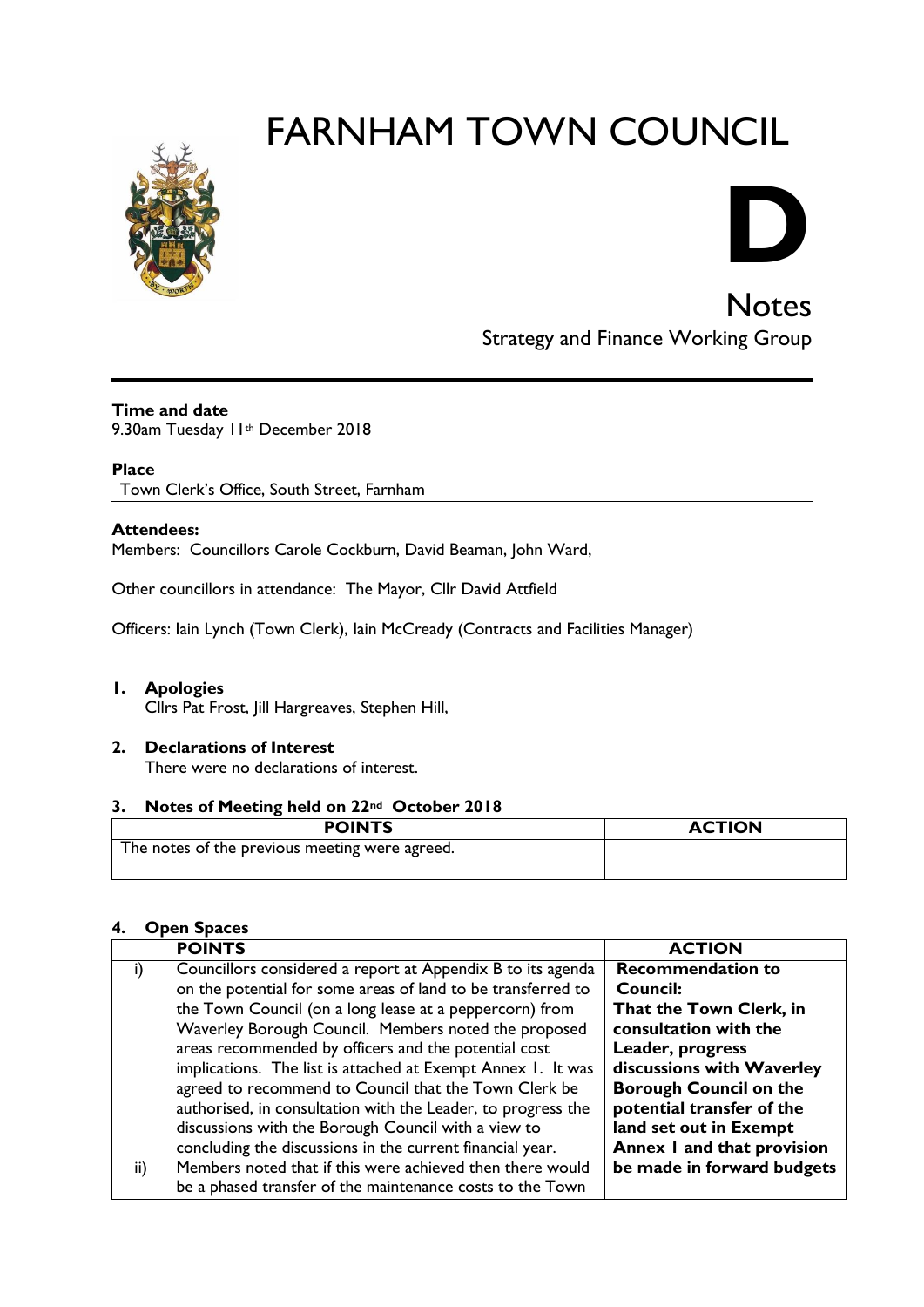|      | Council over a four year period with the costs being cost-<br>neutral in the first year apart from any enhancements the<br>Town Council wished to apply. A further report would be<br>made to Strategy & Finance in due course.                                                                                                                                                   | to take on the costs of<br>managing the land. |
|------|-----------------------------------------------------------------------------------------------------------------------------------------------------------------------------------------------------------------------------------------------------------------------------------------------------------------------------------------------------------------------------------|-----------------------------------------------|
| iii) | Members also discussed the Library Gardens, and noted<br>that Officers had again been in touch with Surrey to express<br>an interest in taking over the maintenance and management<br>of the Gardens as an important community asset. It was<br>further noted that a recent response by officers at Surrey to<br>a question at the Local Committee had contained<br>inaccuracies. | <b>Action: Town Clerk</b>                     |

#### **5. Finance**

| <b>Budget Strategy and detailed budget</b><br>Members considered the budget and precept strategy for<br>i)<br>2019/20 and the report at Appendix C to its meeting.<br>Members discussed the detail of the draft budgets and made<br>some small amendments for submission to Council for<br>comment and approval. Most Working Groups had<br>considered their own budget allocations and agreed no |  |
|---------------------------------------------------------------------------------------------------------------------------------------------------------------------------------------------------------------------------------------------------------------------------------------------------------------------------------------------------------------------------------------------------|--|
|                                                                                                                                                                                                                                                                                                                                                                                                   |  |
|                                                                                                                                                                                                                                                                                                                                                                                                   |  |
|                                                                                                                                                                                                                                                                                                                                                                                                   |  |
|                                                                                                                                                                                                                                                                                                                                                                                                   |  |
|                                                                                                                                                                                                                                                                                                                                                                                                   |  |
|                                                                                                                                                                                                                                                                                                                                                                                                   |  |
|                                                                                                                                                                                                                                                                                                                                                                                                   |  |
| significant variations would be required. Individual areas had                                                                                                                                                                                                                                                                                                                                    |  |
| been updated to reflect spend or additional income being                                                                                                                                                                                                                                                                                                                                          |  |
| delivered.                                                                                                                                                                                                                                                                                                                                                                                        |  |
| The Town Clerk advised that the base budget was prepared<br>ii)                                                                                                                                                                                                                                                                                                                                   |  |
| along similar lines to the current financial year with some                                                                                                                                                                                                                                                                                                                                       |  |
| flexibility again retained to support the potential transfer of                                                                                                                                                                                                                                                                                                                                   |  |
| services from principal authorities and the precept                                                                                                                                                                                                                                                                                                                                               |  |
| requirements proposed by Council. Additional sums had                                                                                                                                                                                                                                                                                                                                             |  |
| been allocated for investment in the public conveniences (part                                                                                                                                                                                                                                                                                                                                    |  |
| funded from capital also) particularly in Gostrey Meadow                                                                                                                                                                                                                                                                                                                                          |  |
| once the property issues had been resolved.                                                                                                                                                                                                                                                                                                                                                       |  |
| Members noted that the salary budget headings combined<br>iii)                                                                                                                                                                                                                                                                                                                                    |  |
| included the costs for the agreed pay settlement, and included                                                                                                                                                                                                                                                                                                                                    |  |
| a discount on full costs to cover vacancies and reflect the fact                                                                                                                                                                                                                                                                                                                                  |  |
| that not all staff were at their maximum scale points.                                                                                                                                                                                                                                                                                                                                            |  |
| The Working Group noted that a separate allocation had<br>iv)                                                                                                                                                                                                                                                                                                                                     |  |
| again been made for the costs of specialist advice needed for                                                                                                                                                                                                                                                                                                                                     |  |
| the Farnham Neighbourhood Plan and to respond from a                                                                                                                                                                                                                                                                                                                                              |  |
| Farnham perspective to the emerging Waverley Local Plan                                                                                                                                                                                                                                                                                                                                           |  |
| Part 2.                                                                                                                                                                                                                                                                                                                                                                                           |  |
| The Town Clerk advised that Town and Parish Councils were<br>v)                                                                                                                                                                                                                                                                                                                                   |  |
| not expected to be capped for 2019/20 in line with the<br><b>Recommendation to</b>                                                                                                                                                                                                                                                                                                                |  |
| previous commitment by Government. However the<br>Council:                                                                                                                                                                                                                                                                                                                                        |  |
| Working Group were keen that the growth in the budget and<br>precept be kept to a modest level whilst reflecting the need<br>That the budget report at                                                                                                                                                                                                                                            |  |
| Annex ii to the minutes be<br>to invest in services to meet the aspirations of the local                                                                                                                                                                                                                                                                                                          |  |
| community for improvements in the town.<br>agreed and that the budget                                                                                                                                                                                                                                                                                                                             |  |
| for 2019/20 be set at<br>The Working group noted that the growth in Band D<br>vi)                                                                                                                                                                                                                                                                                                                 |  |
| properties would result in income growth of just £6024 based<br>£1,362,652.                                                                                                                                                                                                                                                                                                                       |  |
| on the 2019/20 precept of £62.62. The Working Group also                                                                                                                                                                                                                                                                                                                                          |  |
| noted that the adopted Council Tax scheme resulted in an                                                                                                                                                                                                                                                                                                                                          |  |
| annual loss of some £67,100 per annum. This was again partly                                                                                                                                                                                                                                                                                                                                      |  |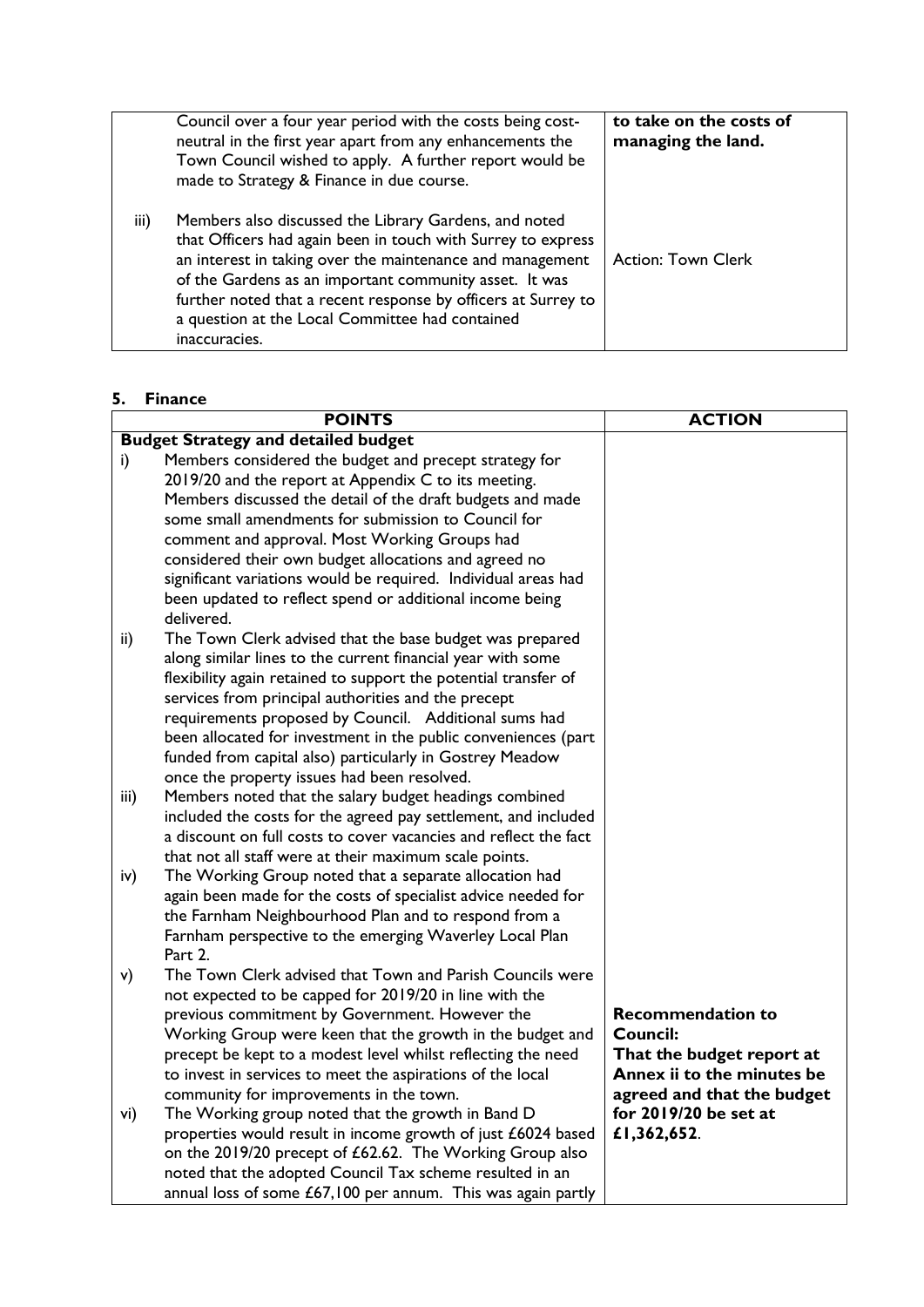| vii)<br>viii) | offset by a small grant paid via Waverley Borough Council of<br>£12,130 but Members noted this would cease in 2023/234.<br>The Budget report to Council reflecting amendments from<br>the Strategy & Finance Working Group is attached at Annex<br>ii) to these notes with appendices setting out the budget<br>summaries and budget notes by way of clarification of specific<br>points.<br>The Working Group recommends to Council a budget of<br>£1,362,652 with income (assuming no precept increase) of<br>£1,330,214 meaning a shortfall of income at this stage of<br>£31,939. | Action: Farmers' market<br>charges review by the Tourism<br>Manager.                                        |
|---------------|---------------------------------------------------------------------------------------------------------------------------------------------------------------------------------------------------------------------------------------------------------------------------------------------------------------------------------------------------------------------------------------------------------------------------------------------------------------------------------------------------------------------------------------------------------------------------------------|-------------------------------------------------------------------------------------------------------------|
| $i\mathsf{x}$ | The Working Group noted this potential shortfall could be<br>met by reductions in expenditure, additional income targets<br>or an increase in precept. This would be reviewed at the<br>January Strategy & Finance meeting following any adjustments<br>by Council.                                                                                                                                                                                                                                                                                                                   | <b>Recommendation to</b><br>Council:<br>That Fees and charges be as<br>maintained as set out in             |
|               | Fees and charges                                                                                                                                                                                                                                                                                                                                                                                                                                                                                                                                                                      | <b>Appendix D to the Strategy</b>                                                                           |
| i)            | The Working Group reviewed the proposals at Appendix D<br>to its agenda, agreeing that as cemeteries income was<br>unpredictable, the current target should be maintained for<br>2019/20 with some minor charges to be increased.                                                                                                                                                                                                                                                                                                                                                     | & Finance agenda; that<br>allotment rents be<br>increased from 1st January<br>2020 to £59 per typical plot. |
| ii)           | The Working Group agreed to maintain the charges for the<br>Farmers' Market at the same level noting the challenges faced<br>in view of the uncertain economic climate. It was agreed that<br>a comparator review be undertaken ahead of the 2020/21<br>budget.                                                                                                                                                                                                                                                                                                                       |                                                                                                             |
| iii)          | It was agreed that fees for attending events continue to be<br>delegated to the Town Clerk in discussion with the Tourism<br>and Events Working Group to optimise income for each<br>event.                                                                                                                                                                                                                                                                                                                                                                                           |                                                                                                             |
| iv)           | It was agreed that other fees and charges be maintained for<br>2019/20 and noted that there were new sponsorship<br>opportunities in the Invest in Farnham Brochure.                                                                                                                                                                                                                                                                                                                                                                                                                  |                                                                                                             |
| v)            | It was agreed to recommend to Council that allotment rents<br>be maintained for 2019/20 at their current level but be<br>increased by $£1.50$ per standard plot (125sqm) effective from<br>Ist January 2020 to £59, with the public liability insurance<br>policy for tenants charges at an additional cost (in the region<br>of $£2$ per tenant)                                                                                                                                                                                                                                     |                                                                                                             |

## **6. Task Group Updates**

| <b>POINTS</b>                                                     | <b>ACTION</b> |
|-------------------------------------------------------------------|---------------|
| <b>Infrastructure Planning Group</b>                              |               |
| Cllr Cockburn updated the Working Group on the latest             |               |
| timetable for the Regulation 15 Neighbourhood Plan. New           |               |
| Neighbourhood Planning Regulations had been laid before           |               |
| Parliament effective from 28 <sup>th</sup> December. The Council  |               |
| Meeting on 24 <sup>th</sup> January would be asked to approve the |               |
| Regulation 15 Neighbourhood Plan reflecting the new               |               |
| National Planning Policy Framework. The Plan would then           |               |
| be submitted to Waverley Borough Council on 25th January          |               |
| in order to undergo a further six week period of                  |               |
| Consultation which was expected to take place in February         |               |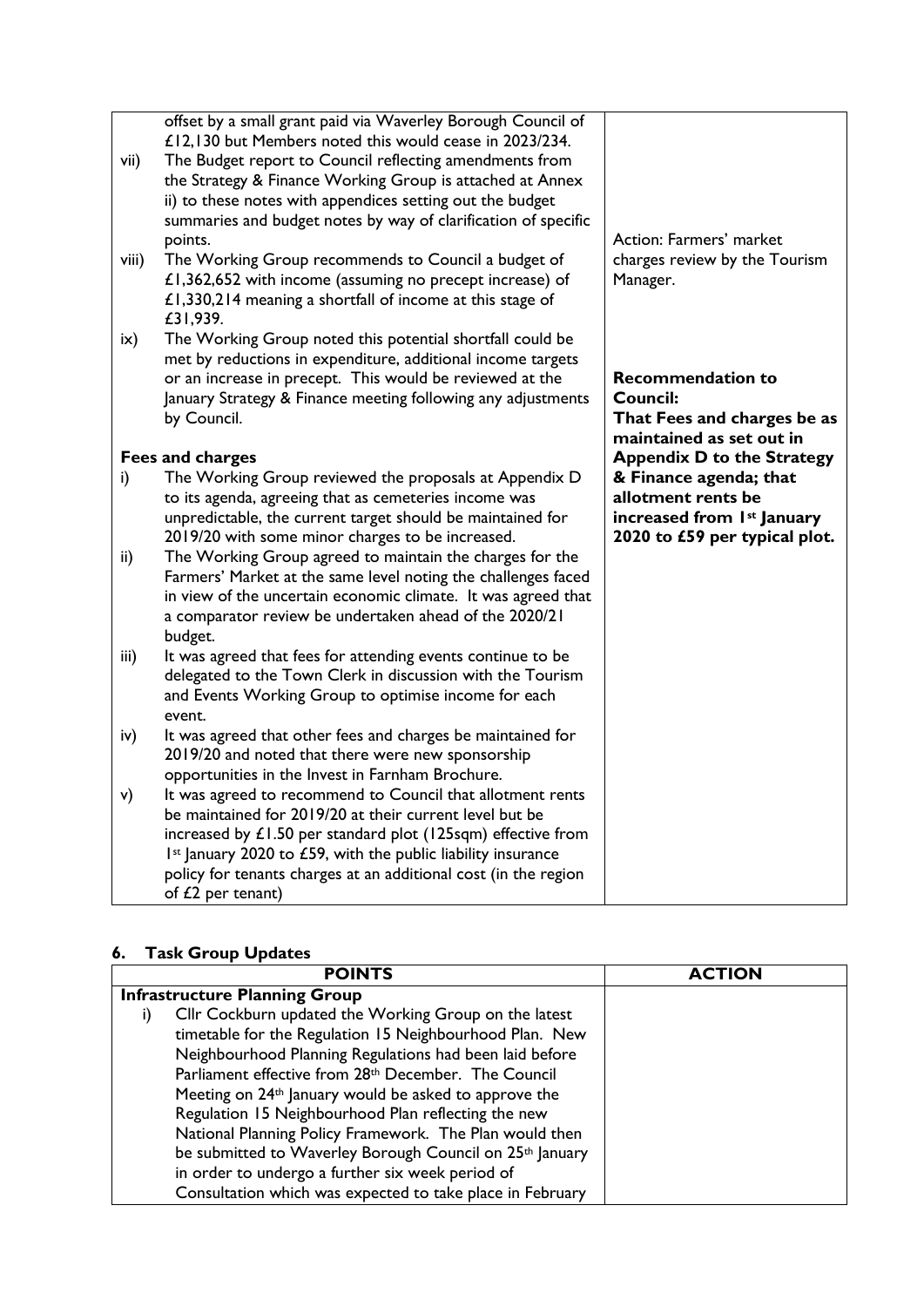| ii)<br>iii)  | and March with the Independent Examiner carrying out his<br>role in April. The Town Council view remains that the<br>changes do not change the nature of the adopted plan and<br>as such will not need a Referendum, although that is a<br>decision for the Examiner.<br>Cllr Cockburn advised that Local Plan Part 2 was<br>undergoing further consultation and the timetable for<br>adoption had changed to 2020.<br>Cllr Cockburn reminded the Working Group that this was a<br>good opportunity for an audit of Green spaces in the town | Application to be submitted to<br>Action: All councillors to<br>submit details of local green<br>spaces for inclusion in a list for                    |
|--------------|----------------------------------------------------------------------------------------------------------------------------------------------------------------------------------------------------------------------------------------------------------------------------------------------------------------------------------------------------------------------------------------------------------------------------------------------------------------------------------------------------------------------------------------------|--------------------------------------------------------------------------------------------------------------------------------------------------------|
|              | and each ward to be completed for inclusion in Local Plan<br>Part $2.$                                                                                                                                                                                                                                                                                                                                                                                                                                                                       | Local Plan part 2.                                                                                                                                     |
| <b>FCAMP</b> |                                                                                                                                                                                                                                                                                                                                                                                                                                                                                                                                              |                                                                                                                                                        |
| i)           | The Working Group received an update following the                                                                                                                                                                                                                                                                                                                                                                                                                                                                                           |                                                                                                                                                        |
|              | recent meeting the Farnham Conservation Area<br>Management Plan Group.                                                                                                                                                                                                                                                                                                                                                                                                                                                                       |                                                                                                                                                        |
|              | <b>Section 106 Task Group</b>                                                                                                                                                                                                                                                                                                                                                                                                                                                                                                                |                                                                                                                                                        |
| i)           | The Working Group received an update on discussions at<br>the latest Section 106 Task Group, noting that the Borough<br>Council was preparing a detailed list of all section 106<br>schemes and how much money was allocated for which<br>purposes. The table would be one suitable for the new CIL<br>payments too.                                                                                                                                                                                                                         | <b>Recommendation to</b><br><b>Council:</b><br><b>That the Terms of</b><br><b>Reference of the Section</b><br>106 Task Group be<br>extended to include |
| ii)          | The Working Group considered the Task Group's proposal<br>that it would now be appropriate to extend the terms of<br>reference of the Task Group to consider what projects<br>should be carried out once the new Community<br>Infrastructure Levy funding were paid to the Council (first<br>payments not expected until October 2019 or April 2020).<br>It was agreed to recommend amplified Terms of Reference                                                                                                                             | advising the Strategy &<br><b>Finance Working Group on</b><br>matters relating to the<br><b>Community Infrastructure</b><br>Levy (CIL)                 |
|              | to Council.<br><b>Health and Well-being Task Group</b>                                                                                                                                                                                                                                                                                                                                                                                                                                                                                       | Action: All Councillors to<br>identify infrastructure                                                                                                  |
|              | No update was presented although it was noted that a further well-                                                                                                                                                                                                                                                                                                                                                                                                                                                                           | improvements required in each                                                                                                                          |
|              | being day would be held in March 2019 in conjunction with the<br>Rotary Cyclathon.                                                                                                                                                                                                                                                                                                                                                                                                                                                           | ward for inclusion in the new<br>CIL Infrastructure delivery plan.                                                                                     |

# **7. Contracts and Facilities Update**

| <b>POINTS</b>                                                    | <b>ACTION</b> |
|------------------------------------------------------------------|---------------|
| The Working group received a verbal update on current            |               |
| contracts noting that this year's Cemetery pathway repairs would |               |
| be carried out in February and that quotations for the public    |               |
| convenience cleansing and IT support were currently being        |               |
| analysed.                                                        |               |

## **8. Risk Assessments**

| <b>POINTS</b>                                                  | <b>ACTION</b>        |
|----------------------------------------------------------------|----------------------|
| Members reviewed the Risk Assessments that fell under the      |                      |
| responsibility of the Working Group (attached at Appendix F to |                      |
| the agenda) and were satisfied that they continued to be       |                      |
| appropriate. A composite report would be presented to          | Action: Business and |
|                                                                | Contracts Manager.   |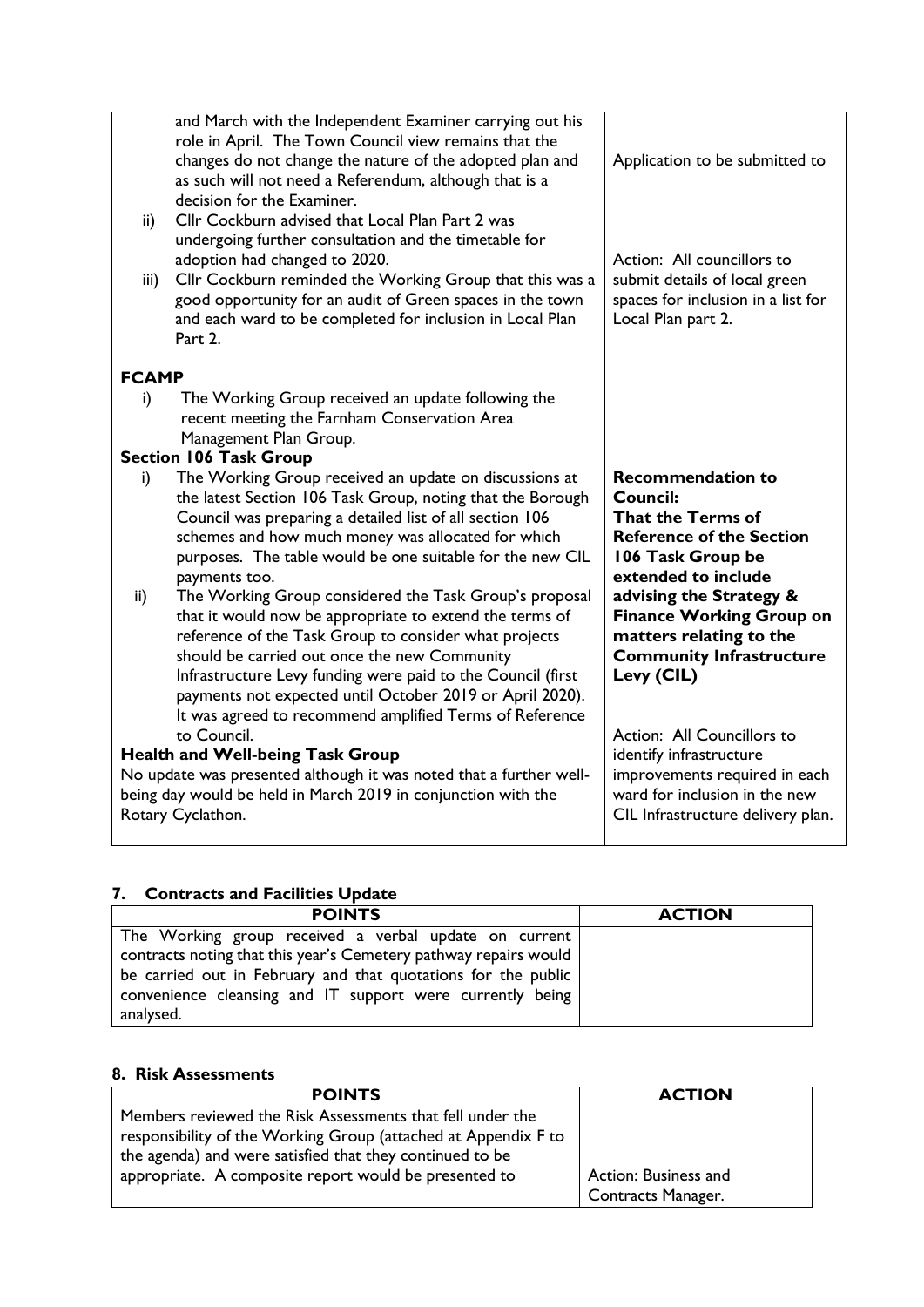| Council in the new year once the annual Ellis Whittam |  |
|-------------------------------------------------------|--|
| Inspection had taken place.                           |  |
|                                                       |  |

#### **9. Consultations**

|    | <b>POINTS</b>                                                       | <b>ACTION</b>                    |
|----|---------------------------------------------------------------------|----------------------------------|
| 2) | <b>Surrey County Council.</b> The Working Group                     |                                  |
|    | received details of the six consultations being undertaken          |                                  |
|    | by Surrey County Council on changes to service                      |                                  |
|    | provision:                                                          | <b>Recommendation to</b>         |
|    | <b>Family Resilience: Children's Centres</b><br>a.                  | Council:                         |
|    | <b>Concessionary bus travel</b><br>b.                               | <b>Comments be provide to</b>    |
|    | <b>Special Educational Needs and Disabilities</b><br>$C_{\cdot}$    | the Town Clerk on each of        |
|    | <b>Libraries and Cultural Services</b><br>$d_{-}$                   | the consultations for            |
|    | <b>Community Recycling Centres</b><br>e.                            | inclusion in the Town            |
|    | It was noted that whilst not originally on the list,                | Council's formal response.       |
|    | Farnham had now been allocated a consultation drop-in               |                                  |
|    | session for members of the public to meet with Surrey               |                                  |
|    | County Council officers in the Farnham Library on 17th              |                                  |
|    | December from 10-12.                                                |                                  |
|    | The proposed changes could have far reaching                        |                                  |
|    | implications for service provision in Farnham and                   |                                  |
|    | everyone was encouraged to make a response prior to                 |                                  |
|    | the closing date on 4 <sup>th</sup> January. It was noted that Cllr |                                  |
|    | Beaman would draft the Concessionary Bus Travel                     |                                  |
|    | response and that Cllr Macleod was drafting some issues             | Action: All councillors to       |
|    | for the other responses.                                            | review school admission          |
| 3) | School admissions arrangements. The Working                         | consultation in their respective |
|    | Group noted there were a number of consultations on                 | wards.                           |
|    | admissions policies for local schools and agreed that each          |                                  |
|    | Ward Councillor should review these and respond                     |                                  |
|    | individually.                                                       |                                  |
| 4) | Post Office Closure. The Working Group noted with                   | Consideration of the response    |
|    | concern that there was a proposal imminent to close the             | in the new year.                 |
|    | Crown Post Office and transfer it to WH Smith which                 |                                  |
|    | was both unsuitable and unsatisfactory given its location.          |                                  |
|    | It was agreed that a formal response would be made                  |                                  |
|    | once the consultation was issued by the Post Office.                |                                  |
|    |                                                                     |                                  |

# **10. Property Matters**

| <b>POINTS</b>                                                      | <b>ACTION</b>              |
|--------------------------------------------------------------------|----------------------------|
| The Town Clerk advises that the rent review of the<br>$\mathbf{D}$ |                            |
| West Street Cemetery Chapel had been undertaken                    | <b>Recommendation to</b>   |
| and the figures were noted. It was agreed to                       | <b>Council:</b>            |
| recommend to Council that the lease be extended by a               | The Town Clerk be          |
| further ten years and that the six months' notice period           | authorised to conclude the |
| be removed as a basis for the Town Clerk to agree the              | rent review and amended    |
| rent review with the tenant and any adjustments to the             | terms of the lease as set  |
| lease required.                                                    | out.                       |
| The Town Clerk advised Strategy & Finance of the<br>2)             |                            |
| retirement of two of the Trustees of the Wrecclesham               |                            |
| Community Centre Trust and that new Trustees were                  |                            |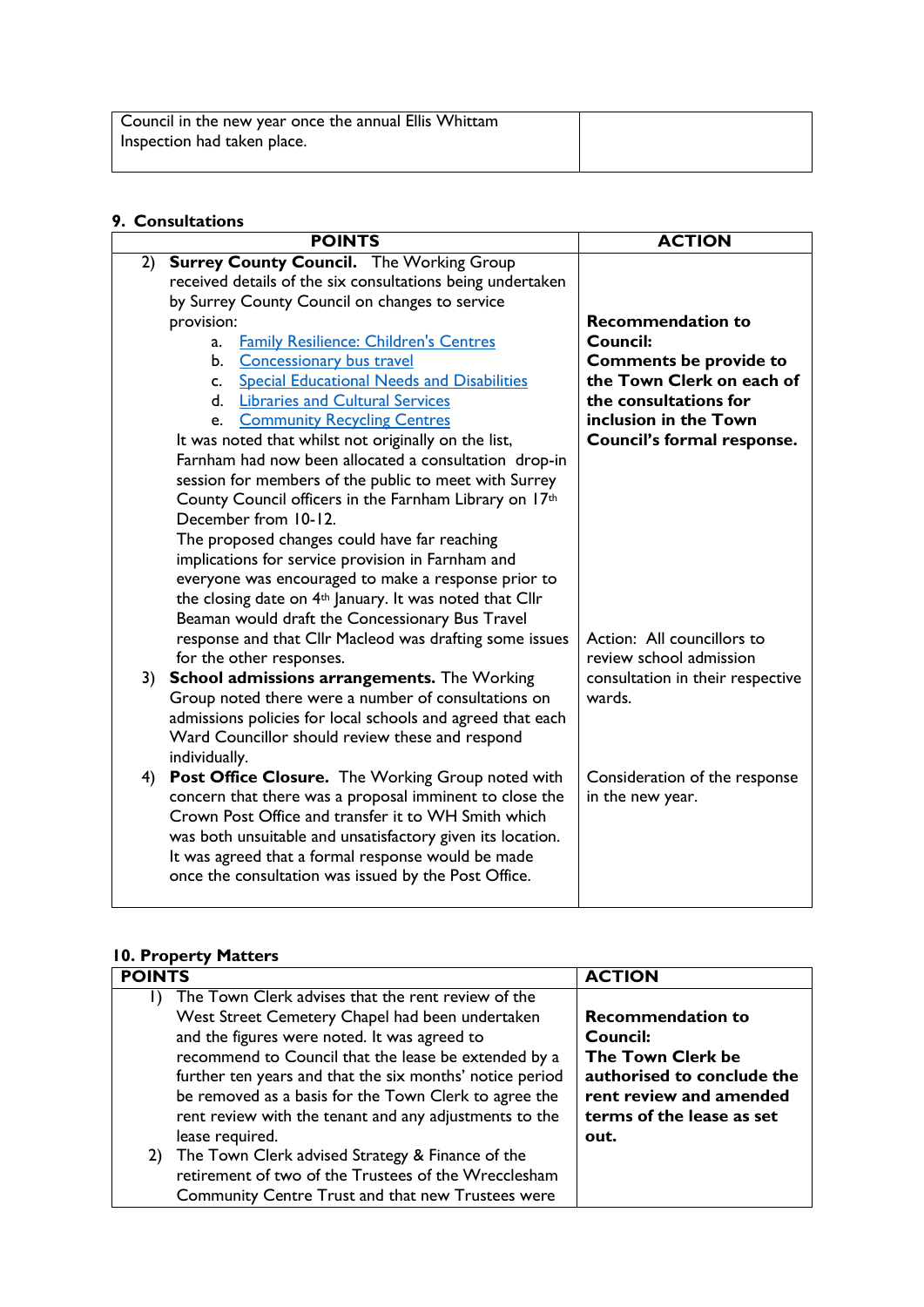| being sought. The Trust leases the Community Centre<br>from the Council. The Trust was about to employ a |  |
|----------------------------------------------------------------------------------------------------------|--|
| part time administrator for the Community Centre                                                         |  |
| bookings and it was noted that whilst operating well it                                                  |  |
| operated 'on a shoestring'.                                                                              |  |

#### **11. Town Clerk Update**

|           | <b>POINTS</b>                                                                                                                                                                                                                                                                                                                                                                           | <b>ACTION</b>                                                                                                                               |
|-----------|-----------------------------------------------------------------------------------------------------------------------------------------------------------------------------------------------------------------------------------------------------------------------------------------------------------------------------------------------------------------------------------------|---------------------------------------------------------------------------------------------------------------------------------------------|
| $\vert$ ) | In discussion with the Town Clerk the Working Group<br>agreed that offices would close for Christmas at 1pm                                                                                                                                                                                                                                                                             |                                                                                                                                             |
|           | Monday 24th December and reopen at 9am on 2nd<br>January.                                                                                                                                                                                                                                                                                                                               | <b>Recommendation to</b><br>Council:                                                                                                        |
| 2)        | The Working Group noted that during the closure<br>period two statutory days leave were taken and one day<br>of staff leave was taken. The Mayor proposed, and<br>unanimously agreed by the Working Group, that in view<br>of the exceptional work of the staff team and the<br>achievements noted in 2017 and 2018, an additional<br>day's leave be awarded over the Christmas period. | That an additional day's<br>leave be granted to staff in<br>view of the excellent<br>contribution to the<br>achievements of the<br>Council. |
| 3)        | The Town Clerk updated the Working group on the<br>long standing Cemetery matter.                                                                                                                                                                                                                                                                                                       |                                                                                                                                             |
| 4)        | The Town Clerk advised of the process for the co-<br>option of the councillor for the Bourne. It was agreed<br>that lots would be drawn for the order of presentations<br>to Council.                                                                                                                                                                                                   |                                                                                                                                             |
| 5)        | The Town Clerk advised that the Town Crier had<br>advised that he would be retiring in 2020, giving notice<br>for a replacement to be recruited in 2019. A report<br>would be made to a meeting of Strategy & Finance in<br>the new year.                                                                                                                                               | Action: Town Clerk.                                                                                                                         |

# **12. Date and time of next meeting**

| <b>POINTS</b>                                            | <b>ACTION</b>           |
|----------------------------------------------------------|-------------------------|
| Members agreed that the next meeting would take place on | Town Clerk to circulate |
| Tuesday 15th January 2018 at 9.30am                      | agenda                  |
|                                                          |                         |

The meeting ended at 12.01pm.

Notes written by Iain Lynch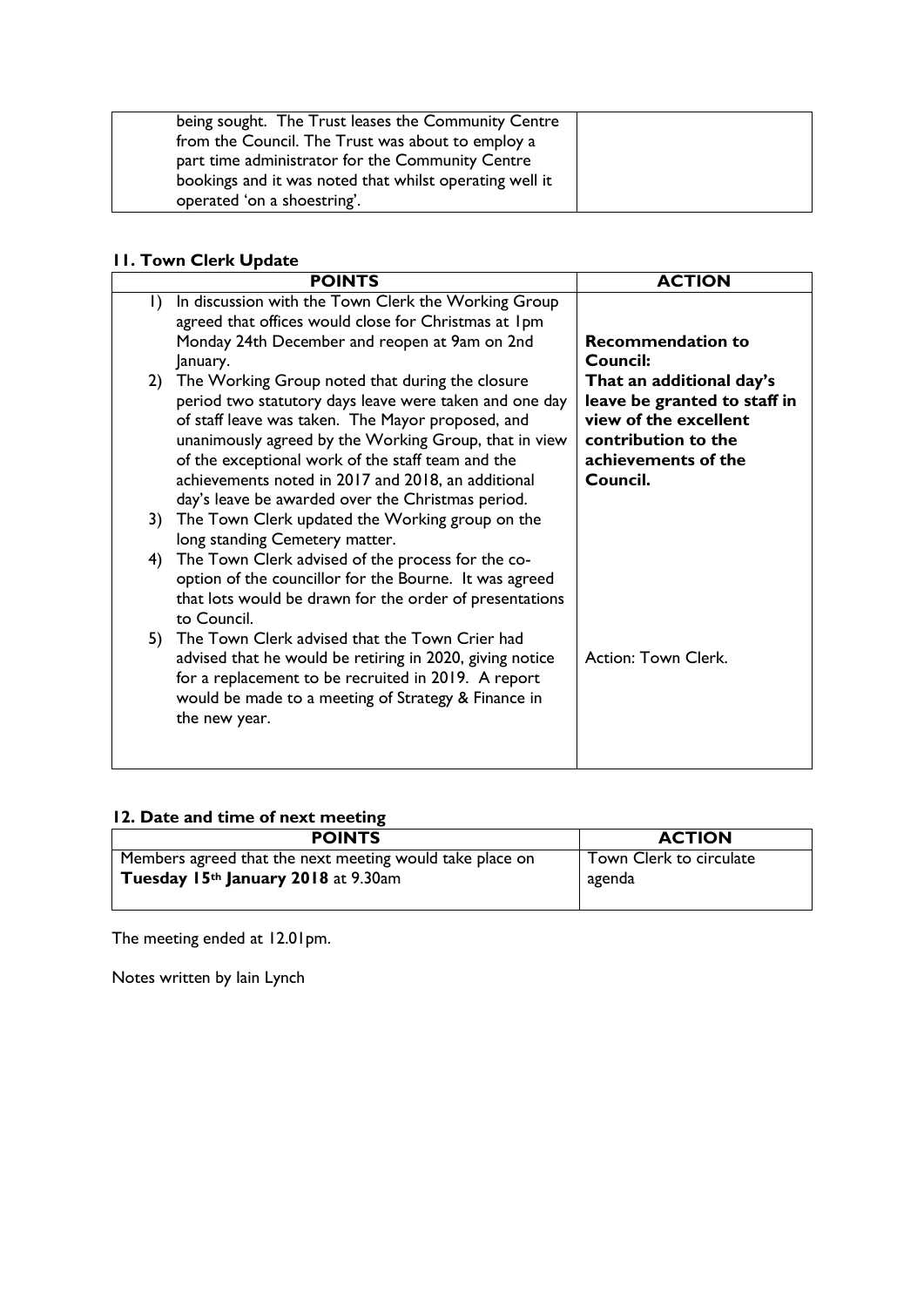

# **Annex ii to minutes of Strategy & Finance**

#### **Date: 20th December 2018**

#### **Budget and precept strategy for 2019/20**

#### **1 Introduction**

Attached at Annex 2 is the draft budget for 2019/20 as recommended by the Strategy & Finance Working Group, with notes explaining key points or changes in the draft budget attached at Annex 3.

Farnham's tax base for 2019/20 has increased by 96.2 additional band D units (equivalent to an income of £6024 based on the 2018/19 precept of £62.62) from a Band D total of 17006.7 to 17102.9. This assumes a 99% collection rate. Waverley has also confirmed that it expects to continue the Local Parish Council Tax Support funding (down to £12,130 for Farnham) in the coming year and taper out the scheme over the next four years to zero in 2023/24. In context, because of the introduction of the new Council Tax Scheme, Farnham Town Council loses income from a reduced tax base of 1071 band D dwellings worth approximately £67,100 per annum.

The draft budget has been drawn up based on a review of expenditure in 2018/19 and on the 2017/18 outturn. The budget includes fees and charges broadly based on 2018/19 levels, given the continuing uncertainty in the economic climate and as minuted in the Notes of the Strategy & Finance Working Group.

The Council's salary costs are based on the assumption that the full staffing establishment is employed and that all staff are at the top of their grades with a vacancy factor and grade 'lag' built in (for this, there is a 'cost discount of approximately  $£60,000$ ). The budget level includes the approved cost of living increase for 2019/20 as previously agreed by Council following the two year national settlement.

The management of vacancies as a result of natural staff turnover has again enabled contracted staff to be funded from within the global salaries budget envelope, and includes an allocation for the costs of the specialist advice needed for Review of the Farnham Neighbourhood Plan and advice needed to respond from a Farnham perspective to the Waverley Local Plan Part 2. An assumption has been made for additional staffing being included if the Town Council takes on additional land on a long lease part way through the year with the cost being offset by a tapering grant over four years. There is also an increased sum towards the refurbishment of public conveniences subject to the conclusion of a lease agreement. Additional income has been included for ticket sales, sponsorship and cemeteries and for an increase in allotment income from January 2020.

Council has previously discussed the potential impact of pressures on the budgets of principal authorities and the increasing likelihood that there may be a need to top up services such as street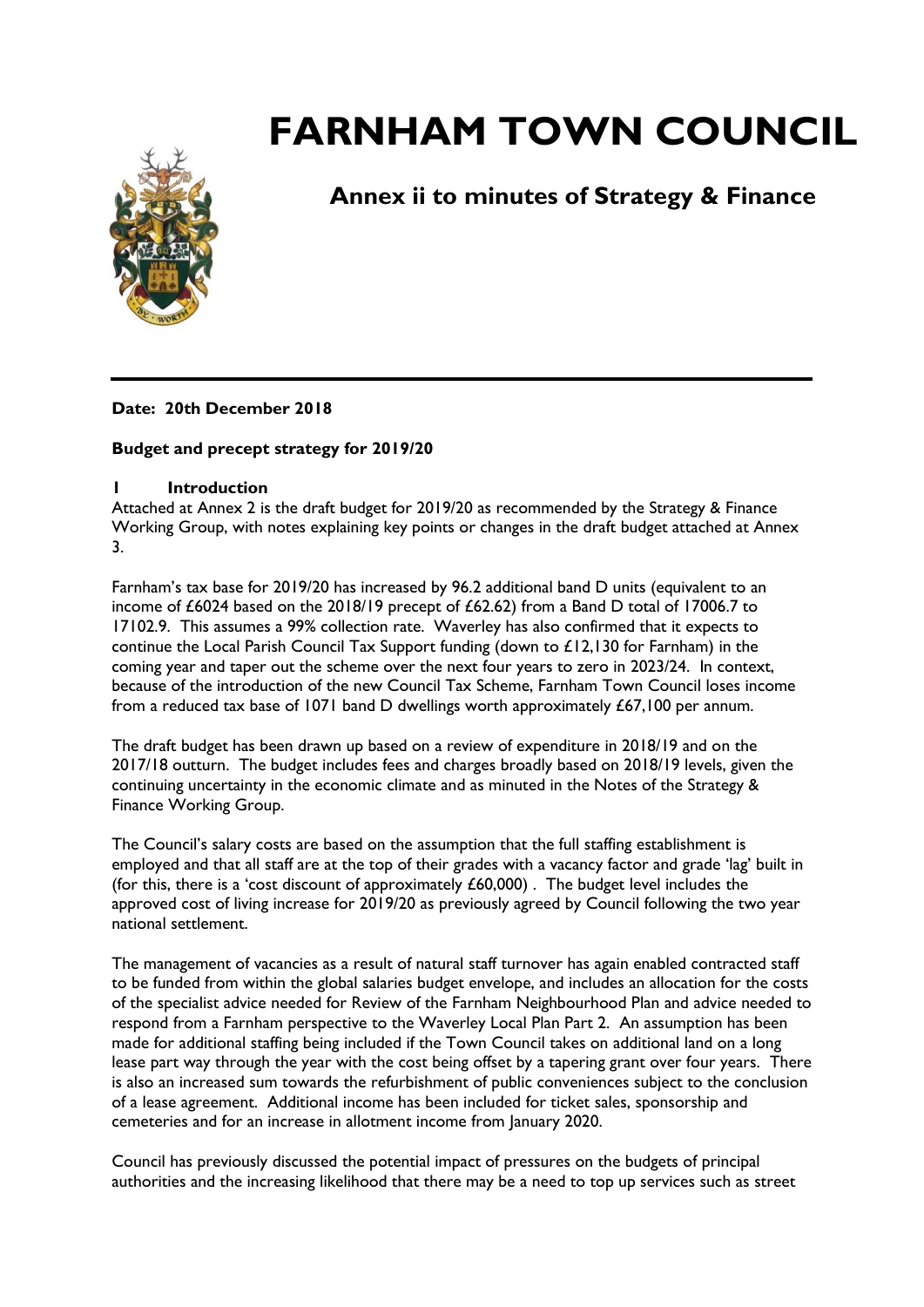cleansing and litter collection to meet the aspirations of the local community. In 2019/20 the pressures faced by Surrey County Council and Waverley Borough Council continue to increase and some of these impacts are expected to be felt by the Town Council in the coming year to ensure the needs and aspirations of Farnham's residents can continue to be met. The draft budget again retains a sum for investment that might be needed to take on devolved or transferred services. The Localism - New Initiatives budget (Account Code 175).

The Government has confirmed that there is currently no intention to put a restriction on the level of increase in a precept (or band D council tax rise) for town and parish councils (the capping principle) as long as the sector is prudent.

A 1% increase in precept would bring just over £10,700 of additional income for Farnham Town Council at a cost of just under 63p per band D dwelling per annum.

In the December Council meeting Farnham Town Council sets its draft budget and in January will confirm the level of precept to deliver its services. The level of precept, which is divided by all the Band D properties to find the Band D level of council tax may be supported by the use of reserves or any changes in the income targets set by Council.

The draft budget attached is £1,362,152, with income (assuming no precept increase) of £1,330,214 meaning a shortfall of income at this stage of £31,939 (As an indication this equates to £1.87 per annum per band D property in Farnham). The budget notes draw attention to some areas which help members understand how the budget is drawn up and areas where growth has been included.

#### **Recommendation**

Council is asked to review the draft budget and advise if any changes are required which will be considered at the January Strategy & Finance meeting as part of the decision on the precept level.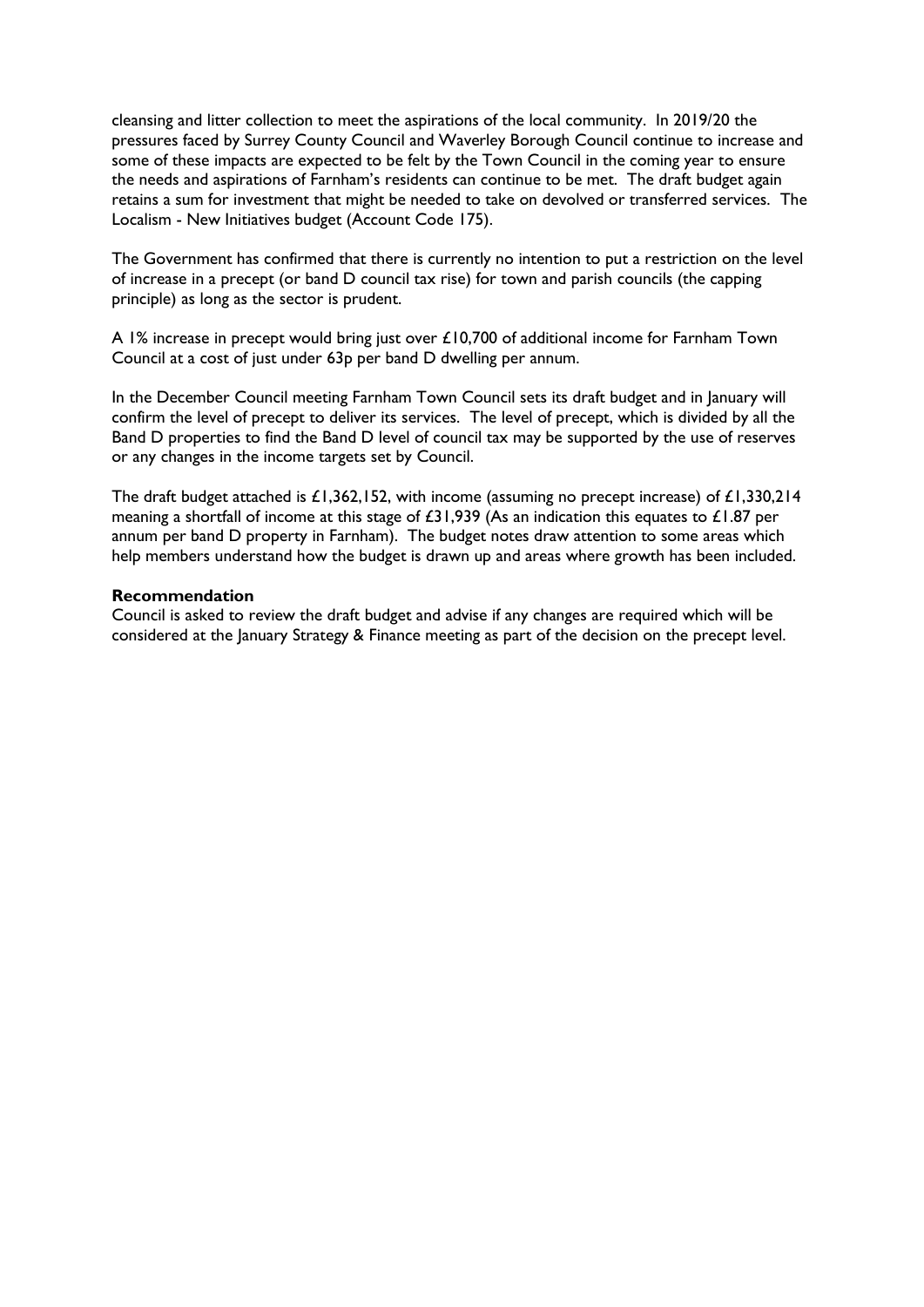



**Notes** Planning & Licensing Consultative Group

**Time and date 9.30am** on Monday 12 November 2018

**Place** Council Chamber, South Street, Farnham

#### **Planning & Licensing Consultative Group Members Present**

Councillors M Hyman - Chair Councillor D Beaman Councillor J Fraser Councillor A Macleod

**Officers in attendance:** Jenny de Quervain

**NOTE: The comments and observations from Waverley Borough Councillors are preliminary ones prior to consideration at Borough Council level and are based on the evidence and representations to the Town Council.**

- **1. Apologies** Councillors J Ricketts, C Cockburn, J Ward
- **2. Disclosure of Interests** Councillor A Macleod due to his vicinity to WA/2018/1742.

#### **3. Applications considered**

#### **Farnham Bourne**

**WA/2018/1731 Farnham Bourne Philippa Staddon**

Erection of extensions and alterations. 106 LODGE HILL ROAD, LOWER BOURNE GU10 3RD **Farnham Town Council has no objections subject to the extensions and alterations being in line with the Farnham Design Statement and Farnham Neighbourhood Plan Policy FNP16 and no negative impact on the neighbour's amenity.**

**WA/2018/1741 Farnham Bourne Kayleigh Taylor**

Erection of a dwelling and cycle store with new access and associated works. LAND AT CENTRE COORDINATES 484492 144581, GOLD HILL, LOWER BOURNE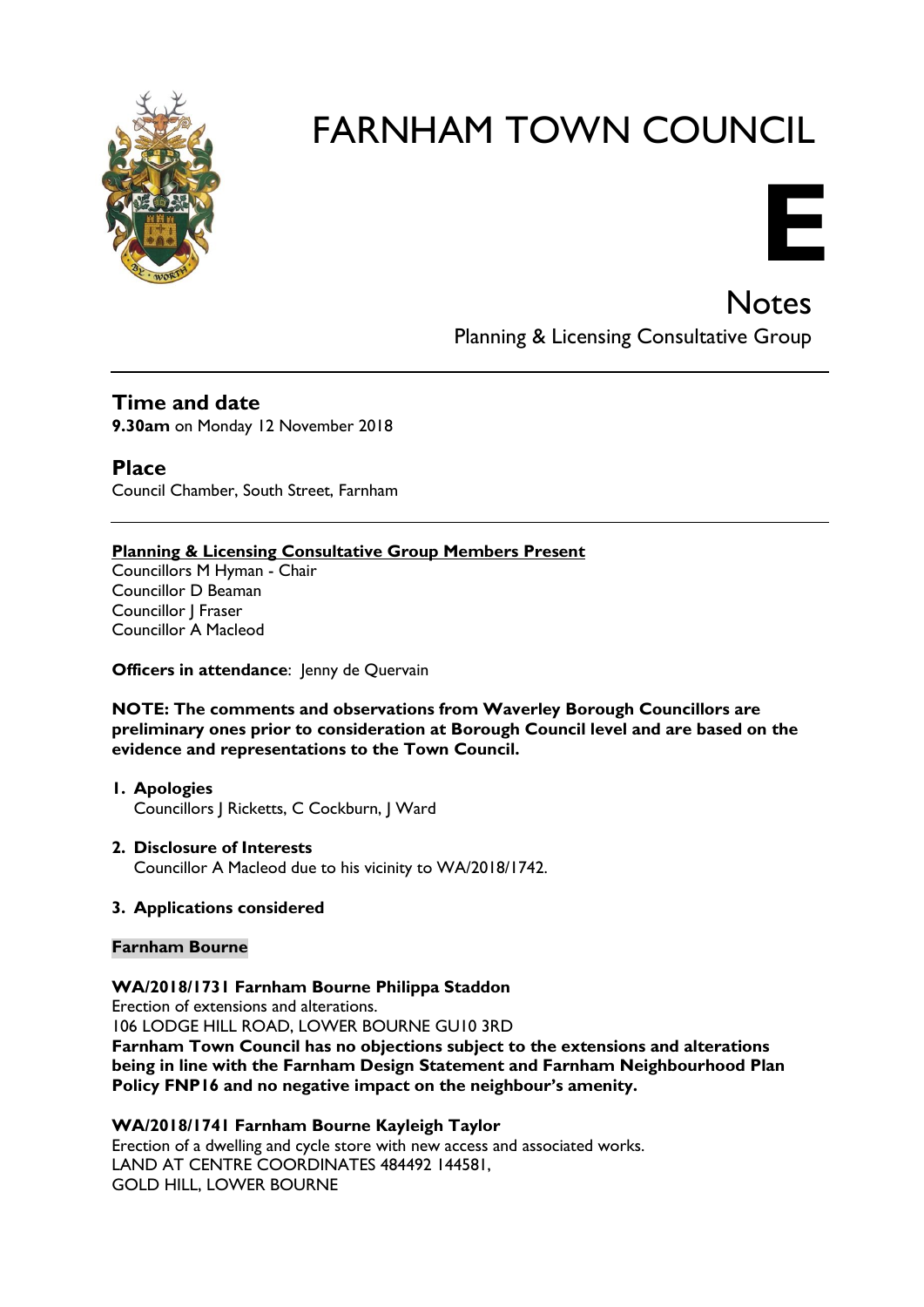**Farnham Town Council is concerned about the loss of trees and light pollution caused by the extensive amount of glazing to the rear of the property in this semi-rural location covered by Farnham Neighbourhood Plan policy FNP8.**

#### **WA/2018/1751 Farnham Bourne Rachel Kellas**

Approval of reserved matters, siting, scale, appearance and landscaping following the outline approval of WA/2015/2223 for the erection of 3 new dwellings, outbuildings and associated works. LAND AT PENDRAGON HALL, 13 GARDENERS HILL ROAD, WRECCLESHAM **Allowed at appeal. Farnham Town Council regrets the loss of trees and the** 

**urbanisation of the rural location. The approved dwellings must be in keeping with the Farnham Design Statement and Farnham Neighbourhood Plan policy FNP1.**

#### **WA/2018/1773 Farnham Bourne Kayleigh Taylor**

Change of use of existing attached annexe to provide an independent dwelling. FOXACRE, SWINGATE ROAD, FARNHAM GU9 8JJ

**Farnham Town Council objects to the change of use to an independent dwelling being inappropriate for the Great Austins Conservation Area and its setting covered by Farnham Neighbourhood Plan policy FNP5.**

#### **WA/2018/1795 Farnham Bourne Gerald Chimbumu**

Erection of a single storey extension.

24 FRENSHAM VALE, LOWER BOURNE GU10 3HN

**Farnham Town Council has no objections subject to the extension being in line with the Farnham Design Statement and Farnham Neighbourhood Plan Policy FNP16, all materials be in keeping with existing and no negative impact on the neighbour's amenity.**

#### **CA/2018/0137 Farnham Bourne Mr A Clout**

GREAT AUSTINS CONSERVATION AREA WORKS TO TREES

5, LITTLE AUSTINS ROAD, FARNHAM GU9 8JR

**Farnham Town Council, subject to the Arboricultural Officer's comments, welcomes the maintenance of trees to extend their life and associated amenity, especially in the conservation area covered by Policy FNP5.**

#### **CA/2018/0145 Farnham Bourne Mr A Clout**

GREAT AUSTINS CONSERVATION AREA REMOVAL OF TREE FLAT 3 GREAT AUSTINS MANOR, 11 VICARAGE HILL FARNHAM GU9 8AF **Farnham Town Council, subject to the Arboricultural Officer's comments, objects to the removal of trees especially in the conservation area covered by Policy FNP5. If removal is necessary, replace with an appropriate species.**

#### **Farnham Castle**

**WA/2018/1746 Farnham Castle Jane McMullan**

Erection of a single storey extension. 28 BEAVERS ROAD FARNHAM GU9 7BD

**Farnham Town Council has no objections subject to the extension being in line with the Farnham Design Statement and Farnham Neighbourhood Plan Policy FNP16 and all materials be in keeping with existing.**

#### **WA/2018/1783 Farnham Castle Gerald Chimbumu**

Alterations to elevations and roof to provide sun tunnels.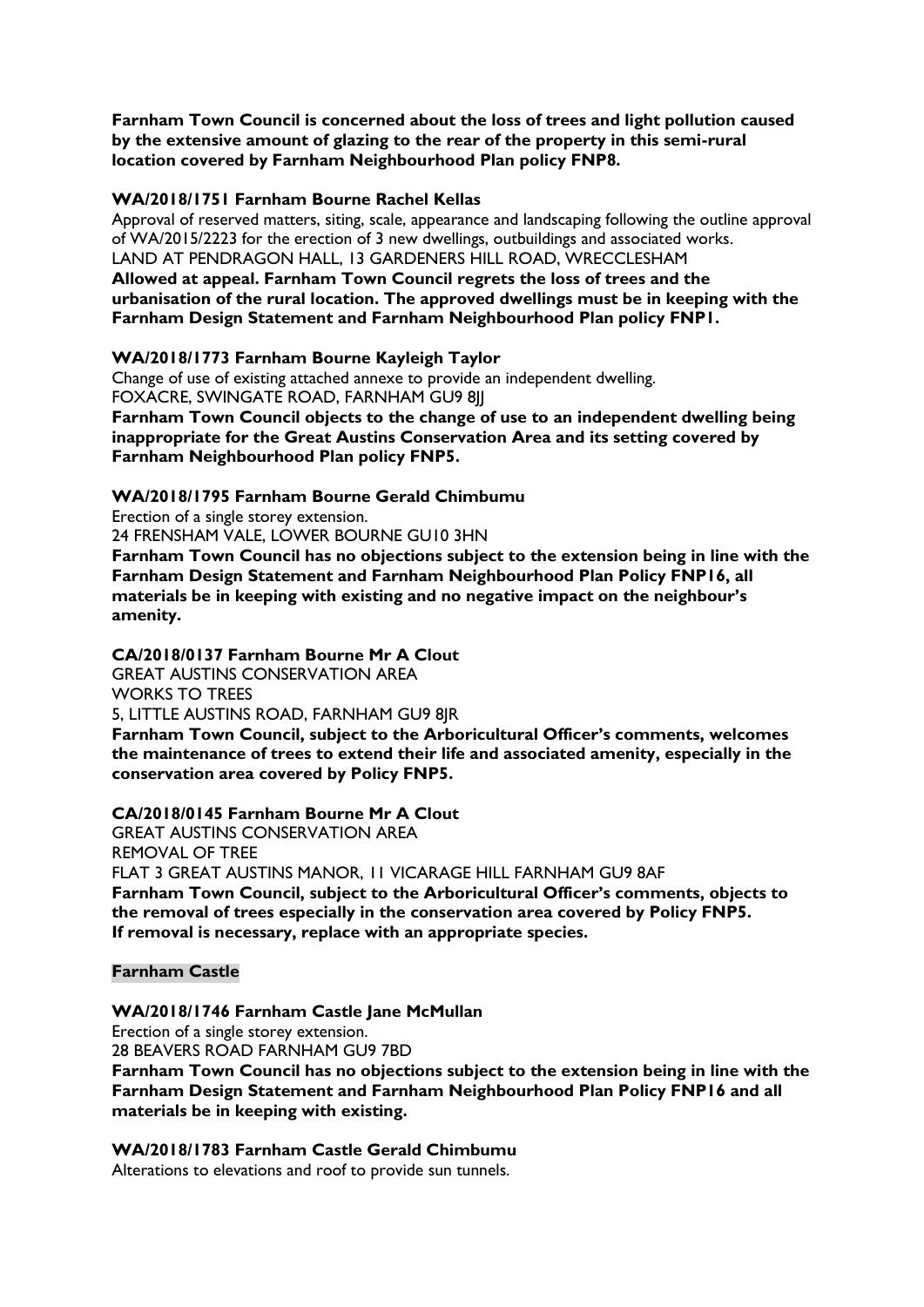#### 18 WEST STREET, FARNHAM GU9 7DR

**Farnham Town Council has no objections to the alterations subject to the approval of the Heritage Officer and it being in line with the Farnham Design Statement and Farnham Neighbourhood Plan Policy FNP16 and all materials be in keeping with the Conservation Area covered by Policy FNP2.** 

#### **WA/2018/1793 Farnham Castle Jane McMullan**

Display of illuminated and non-illuminated signs. 11 CASTLE STREET, FARNHAM GU9 7JA **Farnham Town Council strongly objects to illuminated signage in the Town Centre Conservation Area covered by Farnham Neighbourhood Plan policy FNP3 and FNP4.**

#### **WA/2018/1802 Farnham Castle Philippa Staddon**

Listed Building consent for installation of signage and ANPR cameras. THE MECURE BUSH HOTEL, THE BOROUGH, FARNHAM GU9 7NN

**Farnham Town Council has no objection subject to the signage not being illuminated in the Town Centre Conservation Area covered by Farnham Neighbourhood Plan policy FNP3 and FNP4.**

#### **TM/2018/0157 Farnham Castle Steve Tester**

APPLICATION FOR WORKS TO A TREE SUBJECT OF TREE PRESERVATION ORDER FAR98 53, WEST STREET, FARNHAM GU9 7DX

**Farnham Town Council, subject to the Arboricultural Officer's comments, welcomes the maintenance of trees to extend their life and associated amenity.**

#### **Farnham Firgrove Hill**

#### **WA/2018/1735 Farnham Firgrove Kayleigh Taylor**

Erection of 2 dwellings together with associated works following the demolition of existing dwelling. 1 WEYDON HILL ROAD, FARNHAM GU9 8NX

**Farnham Town Council has no objections subject to the dwellings being in line with the Farnham Design Statement and Farnham Neighbourhood Plan Policy FNP1 and no negative impact on the neighbour's amenity.**

#### **WA/2018/1743 Farnham Firgrove Kayleigh Taylor**

Application under Section 73A to vary Condition 1 of WA/2017/2273 (plan numbers) to allow erection of extension to the garage and insertion of window to south east elevation. 19 LANCASTER AVENUE, FARNHAM GU9 8JY

**Farnham Town Council has no objections subject to the extensions being in line with the Farnham Design Statement and Farnham Neighbourhood Plan Policy FNP16, all materials be in keeping with existing and no negative impact on the neighbour's amenity.**

#### **Farnham Hale and Heath End**

#### **WA/2018/1749 Farnham Hale and Heath End Gerald Chimbumu**

Certificate of Lawfulness under Section 192 for extensions and alterations to roof to provide habitable accommodation.

38 NORTH AVENUE, FARNHAM GU9 0RE

**Farnham Town Council has no objections subject to the alterations being in line with the Farnham Design Statement and Farnham Neighbourhood Plan Policy FNP16, all materials be in keeping with existing and no negative impact on the neighbour's amenity.**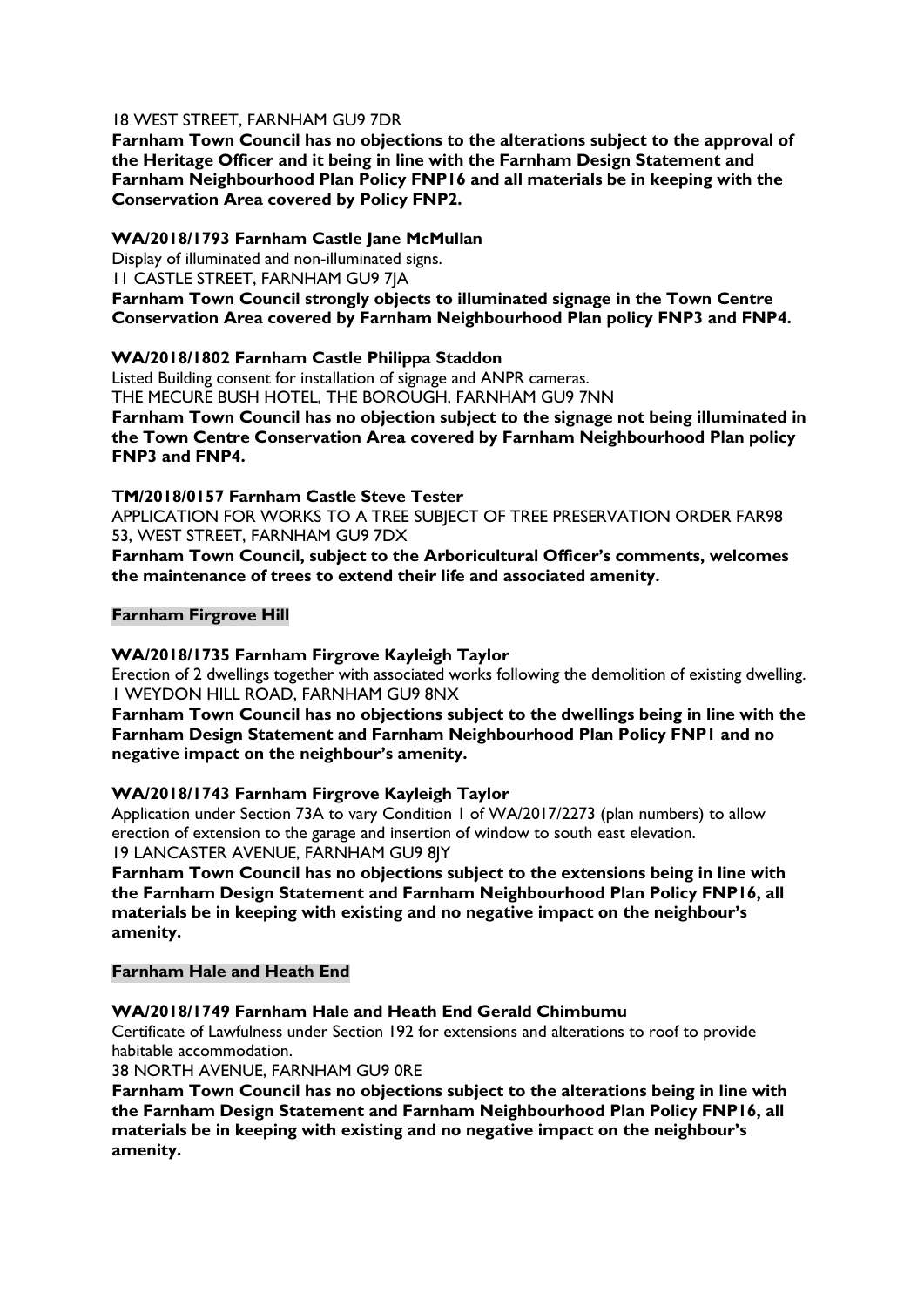#### **WA/2018/1781 Farnham Hale and Heath End Jane McMullan**

Erection of single storey side and rear extensions. 9 EAST AVENUE, FARNHAM GU9 0RA

**Farnham Town Council has no objections subject to the extensions being in line with the Farnham Design Statement and Farnham Neighbourhood Plan Policy FNP16, all materials be in keeping with existing and no negative impact on the neighbour's amenity.**

#### **WA/2018/1785 Farnham Hale and Heath End Gerald Chimbumu**

Certificate of Lawfulness under Section 192 for use of a garden room/annexe as ancillary to main residence.

11 KNIGHTS ROAD FARNHAM GU9 9BX

**Farnham Town Council has no objections subject to the garden room having no negative impact on the neighbour's amenity.**

#### **Farnham Moor Park**

#### **WA/2018/1742 Farnham Moor Park Flo Taylor**

Erection of 4 dwellings; creation of new access from Tilford Road and associated works following demolition of existing dwelling.

CORNER COTTAGE, MENIN WAY, FARNHAM GU9 8DY

**Farnham Town Council has no objections subject to the dwellings being in line with the Farnham Design Statement and Farnham Neighbourhood Plan Policy FNP1 and no negative impact on the neighbour's amenity. The new access from Tilford Road must have turning space to allow for safe exiting at this very busy junction with Menin Way.**

#### **WA/2018/1744 Farnham Moor Park Gerald Chimbumu**

Certificate of Lawfulness under Section 192 to provide alterations to roof space together with dormer and Juliette balcony to provide a loft conversion. 41 ST JAMES AVENUE, FARNHAM GU9 9QF

**Farnham Town Council has no objections subject to the alterations being in line with the Farnham Design Statement and Farnham Neighbourhood Plan Policy FNP16, all materials be in keeping with existing and no negative impact on the neighbour's** 

**amenity.**

#### **WA/2018/1765 Farnham Moor Park Mr Chris Turner**

Erection of a detached garage. LAND AT HIGH PLACE, 11 MONKSHANGER, FARNHAM GU9 8BU **Farnham Town Council has no objections to the erection of a detached garage.**

#### **WA/2018/1789 Farnham Moor Park Kayleigh Taylor**

Erection of a detached dwelling with associated access, parking and landscaping following demolition of existing garage.

50 ABBOTS RIDE, FARNHAM GU9 8HZ

**Farnham Town Council objects to the size and scale of the proposed replacement dwelling not being in line with the Farnham Design Statement and Farnham Neighbourhood Plan Policy FNP1.** 

#### **TM/2018/0162 Farnham Moor Park Mr A Clout**

APPLICATION FOR WORKS TO TREES SUBJECT OF TREE PRESERVATION ORDER 08/04 TITWOOD AND STOREYS, OLD COMPTON LANE FARNHAM GU9 8EG MARK CASSIDY, RAMSBURY OLD COMPTON LANE, FARNHAM SURREY GU9 8EG **Farnham Town Council, subject to the Arboricultural Officer's comments, welcomes the maintenance of trees to extend their life and associated amenity. Concern has been raised about the number of trees already removed from the location.**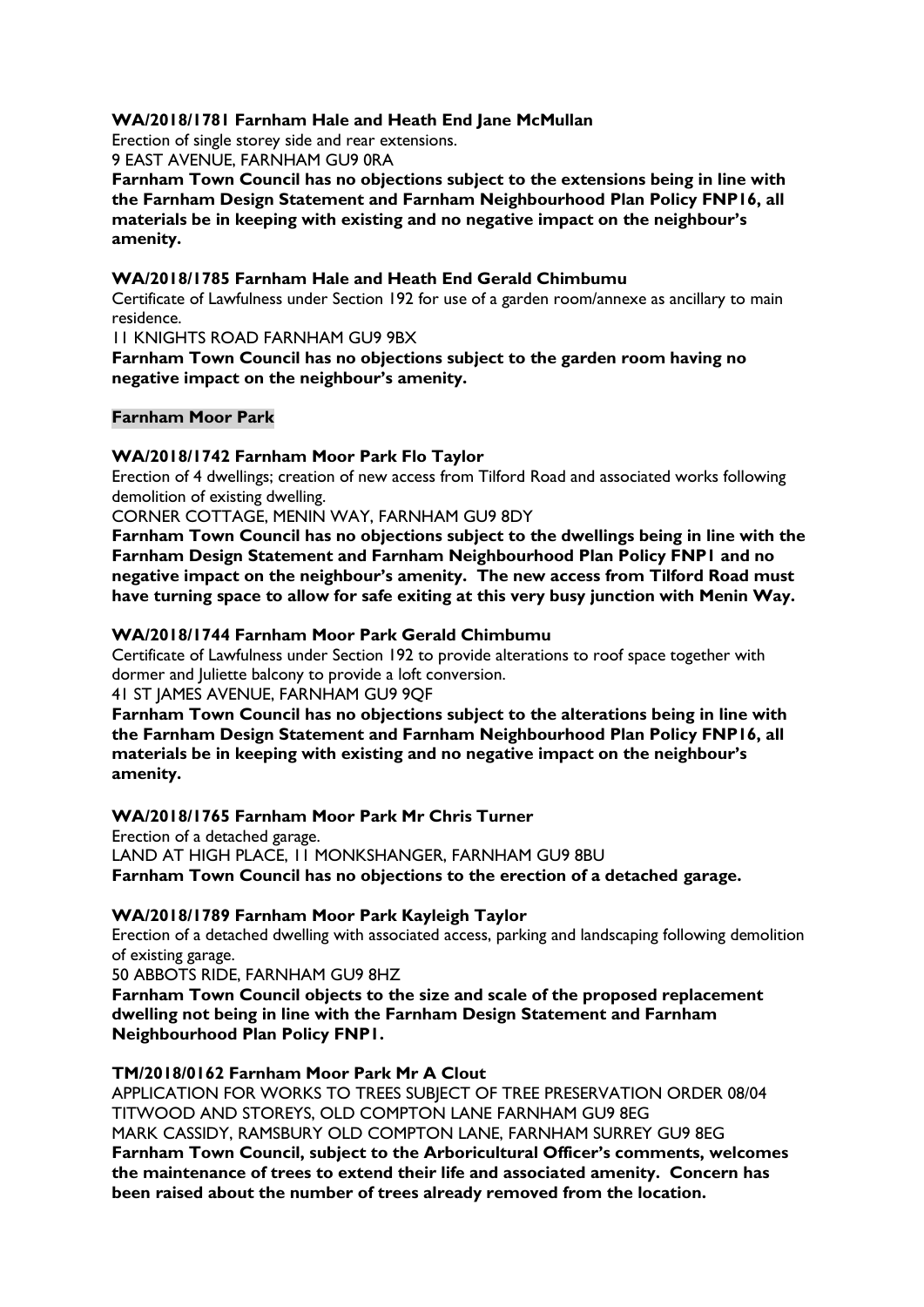#### **Farnham Shortheath and Boundstone**

#### **WA/2018/1748 Farnham Shortheath and Boundstone Gerald Chimbumu**

Erection of extensions and alterations.

RYE COTTAGE, 33 JUBILEE LANE, BOUNDSTONE GU10 4TA

**Farnham Town Council has no objections subject to the extensions and alterations being in line with the Farnham Design Statement and Farnham Neighbourhood Plan Policy FNP16, all materials be in keeping with existing and no negative impact on the neighbour's amenity.**

#### **WA/2018/1787 Farnham Shortheath and Boundstone Mr Chris Turner** Erection of a dwelling and associated works.

LAND AT REAR OF TRACKERS, 8 BURNT HILL ROAD, WRECCLESHAM GU10 4RZ **Farnham Town Council objects to the erection of a new dwelling and the light pollution caused by the extensive amount of glazing. The proposed dwelling is not in line with the Farnham Design Statement and Farnham Neighbourhood Plan policy FNP1.**

#### **WA/2018/1803 Farnham Shortheath and Boundstone Philippa Staddon**

Erection of extensions and alterations.

RUTHERFORD HOUSE 12, JUBILEE LANE, BOUNDSTONE GU10 4SZ

**Farnham Town Council has no objections subject to the extensions and alterations being in line with the Farnham Design Statement and Farnham Neighbourhood Plan Policy FNP16, all materials be in keeping with existing and no negative impact on the neighbour's amenity.**

#### **Farnham Upper Hale**

#### **WA/2018/1747 Farnham Upper Hale Gerald Chimbumu**

Erection of extension and alterations.

13 FARNHAM PARK CLOSE, FARNHAM GU9 0HT

**Farnham Town Council has no objections subject to the extension and alterations being in line with the Farnham Design Statement and Farnham Neighbourhood Plan Policy FNP16, all materials be in keeping with existing and no negative impact on the neighbour's amenity.**

#### **Farnham Weybourne and Badshot Lea**

#### **WA/2018/1770 Farnham Weybourne and Badshot Lea Gerald Chimbumu**

Certificate of Lawfulness under Section 192 for erection of dormer extension and alterations to roof to provide habitable accommodation.

COOLHURST COTTAGE, 4 ST GEORGES ROAD, BADSHOT LEA GU9 9LX

**Farnham Town Council has no objections subject to the extensions and alterations being in line with the Farnham Design Statement and Farnham Neighbourhood Plan Policy FNP16, all materials be in keeping with existing and no negative impact on the neighbour's amenity.**

#### **WA/2018/1775 Farnham Weybourne and Badshot Lea Jane McMullan**

Application under Section 73A to vary Condition 1 (the approved plans) of WA/2017/1785 to provide minor alterations to roof structure and ridge positions to allow more efficient ridge construction and an increase in the internal loft space floor area.

5 ORCHARD ROAD, BADSHOT LEA GU9 9LH

**Farnham Town Council has no objections subject to the alterations being in line with the Farnham Design Statement and Farnham Neighbourhood Plan Policy FNP16, all**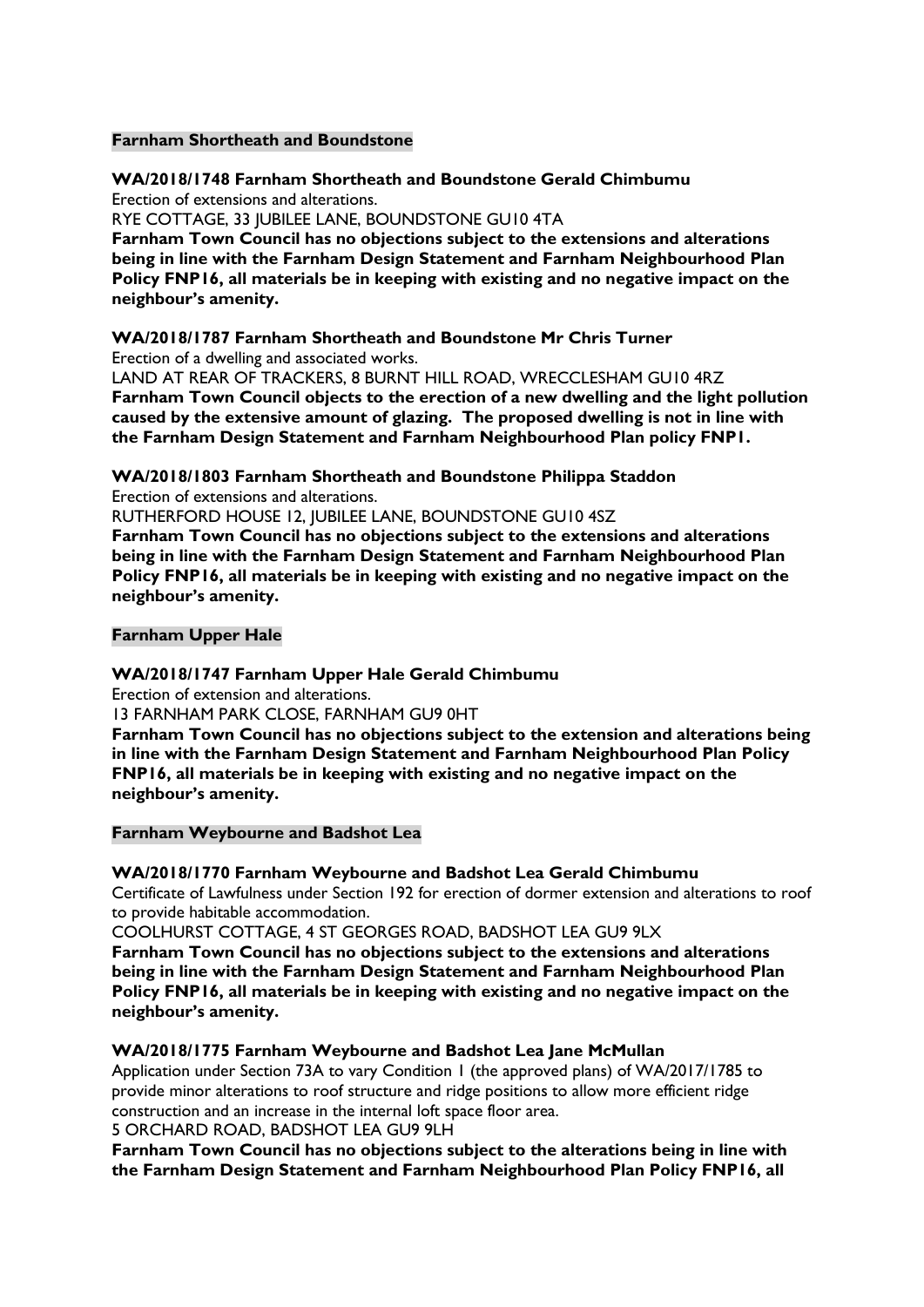**materials be in keeping with existing and no negative impact on the neighbour's amenity.**

#### **Farnham Wrecclesham and Rowledge**

#### **WA/2018/1733 Farnham Wrecclesham and Rowledge Flo Taylor**

Erection of a dwelling and detached garage following demolition of existing outbuildings; erection of detached garage and creation of new access onto Kings Lane to serve The Old Barn. LAND AT THE OLD BARN, 13 SCHOOL HILL, WRECCLESHAM GU10 4QA

**Farnham Town Council has no objections subject to the dwellings being in line with the Farnham Design Statement and Farnham Neighbourhood Plan Policy FNP1 and no negative impact on the neighbour's amenity.** 

**WA/2018/1738 Farnham Wrecclesham and Rowledge Gemma Paterson** Consultation on a County Matter; Creation and use of sump for handling of silt arisings from wheelwash (retrospective).

ALTON ROAD SANDPIT, ALTON ROAD, FARNHAM **Farnham Town Council has no objection to this retrospective application.**

**WA/2018/1777 Farnham Wrecclesham and Rowledge Kayleigh Taylor** Erection of a new dwelling.

LAND AT THE GRANARY, WRECCLESHAM HILL, WRECCLESHAM GU10 4JS **Farnham Town Council strongly objects to the erection of a new dwelling in the ASNW. The proposed dwelling is not in line with the Farnham Design Statement and Farnham Neighbourhood Plan policy FNP1 being Land Outside the Built-up Area Boundary.**

**4. Section 106 Considerations**  WA/2018/1742 Corner Cottage.

#### **5. Surrey County Council mineral, waste, or Other Applications/Consultations**

Defer to 26 November to allow time for review:

**Hook Neighbourhood Plan Reg 14 Pre-submission Consultation** The consultation ends at midnight on 20th December.

**Dogmersfield Neighbourhood Plan Regulation 14 Consultation** The consultation ends at midnight on 21st December 2018

**Crondall Neighbourhood Plan - Regulation 14 Consultation** The consultation ends at midnight on 16th December 2018.

Meeting closed 12.10pm

Notes by Jenny de Quervain

Date of next meeting 26 November 2018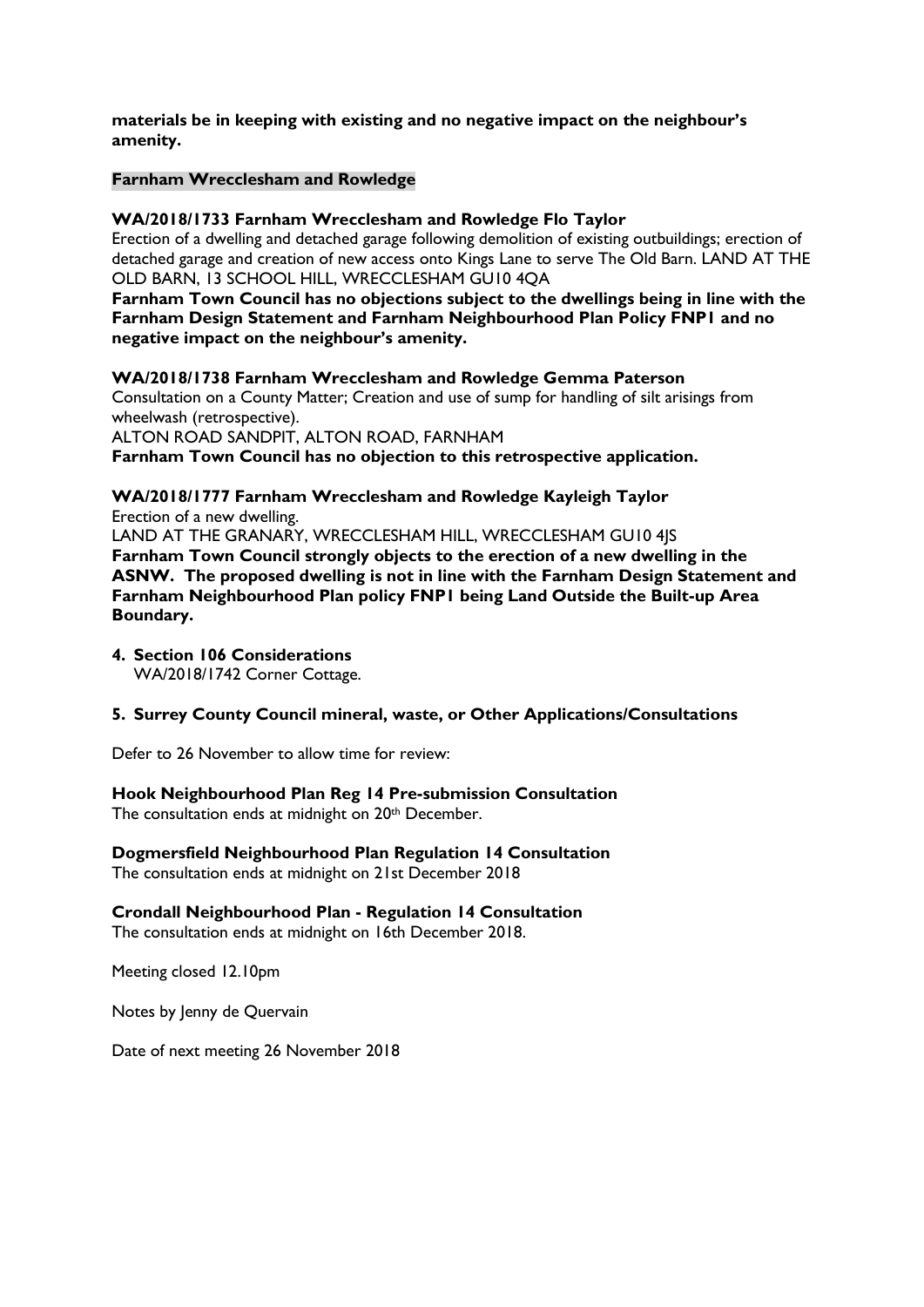

**Notes** Planning & Licensing Consultative Group

**F**

# **Time and date**

**9.30am** on Monday 26 November 2018

## **Place**

Council Chamber, South Street, Farnham

#### **Planning & Licensing Consultative Group Members Present**

Councillors M Hyman - Chair Councillor D Beaman Councillor C Cockburn Councillor J Fraser Councillor A Macleod Councillor | Ward

**Officers in attendance:** Jenny de Quervain

**NOTE: The comments and observations from Waverley Borough Councillors are preliminary ones prior to consideration at Borough Council level and are based on the evidence and representations to the Town Council.**

- **2. Apologies** None were received.
- **2. Disclosure of Interests** None were received.

#### **3. Large applications considered**

#### **SO/2018/0011 Farnham Castle Flo Taylor**

Request for Screening Opinion for up to 350 homes, including a new vehicular access to West Street; associated landscaping; public open space; and other supporting infrastructure. COXBRIDGE FARM, WEST STREET, FARNHAM GU9 7AS

**Farnham Town Council supports the application at the approved Farnham Neighbourhood Plan Site FNP14i). An EIA is required due to the size of the development site and number of homes. Although outside the AQMA, air pollution is a consideration due to the proposed number of homes.**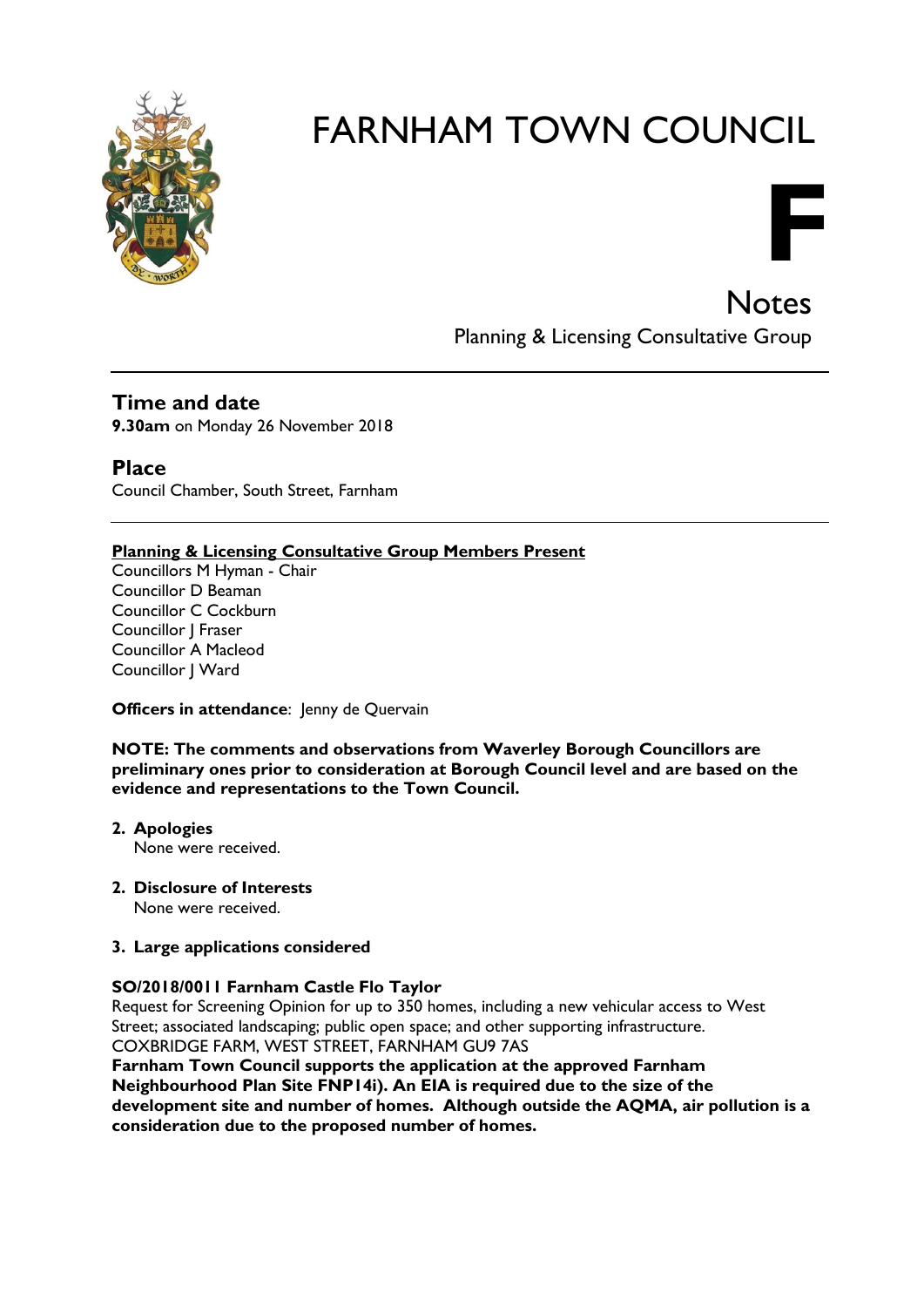#### **WA/2018/1879 Farnham Firgrove Kayleigh Taylor**

Outline Application with all matters reserved for erection of 39 flats with underground parking following demolition of existing bungalow.

THE OLD MISSION HALL, HOOKSTILE LANE, FARNHAM GU9 8LG

**Farnham Town Council objects to the over development of this restrictive site. The narrow access is unworkable for the proposed number of dwellings. This is not an approved site in the Farnham Neighbourhood Plan and not in line with Policy FNP1a), d) or e).**

#### **4. Other applications considered**

#### **Farnham Bourne**

#### **WA/2018/1820 Farnham Bourne Kayleigh Taylor**

Erection of a dwelling and associated works following demolition of existing dwelling. 16 BLACK POND LANE, FARNHAM GU10 3NN

**Farnham Town Council objects to the inappropriate development not being in line with the Farnham Design Statement for the Bourne or Farnham Neighbourhood Plan Policy FNP1a), d) or e), with particular emphasis on the inappropriate materials and design.**

#### **WA/2018/1838 Farnham Bourne Gerald Chimbumu**

Certificate of Lawfulness under Section 192 for single storey extension following demolition of existing conservatory.

LODGE FARM, TILFORD ROAD, FARNHAM, GU9 8HU

**Farnham Town Council has no objections subject to the extension being in line with the Farnham Design Statement and Farnham Neighbourhood Plan Policy FNP16, all materials be in keeping with existing and no negative impact on the neighbour's amenity.**

#### **WA/2018/1850 Farnham Bourne Mr Chris Turner**

Application under Section 73 to vary Condition 2 of WA/2018/0143 (new external materials to match existing) to allow rendered wall finish.

31 MIDDLE BOURNE LANE, LOWER BOURNE, GU10 3NH

**Farnham Town Council has no objections.**

#### **TM/2018/0166 Farnham Bourne Steve Tester**

APPLICATION FOR WORKS TO TREES SUBJECT OF TREE PRESERVATION ORDER 15/15 WILLOW BANK, 8 GOLD HILL FARNHAM GU10 3JH **Farnham Town Council, subject to the Arboricultural Officer's comments, welcomes the maintenance of trees to extend their life and associated amenity.**

#### **TM/2018/0170 Farnham Bourne Steve Tester**

APPLICATION FOR WORKS TO TREES SUBJECT OF TREE PRESERVATION ORDER WA280 LAND AT VICTORIA SERVICE RESERVOIR SITE FRENSHAM ROAD FARNHAM GU9 8HA **Farnham Town Council will leave for the Arboricultural Officer's to review.**

#### **Farnham Firgrove Hill**

**NMA/2018/0149 Farnham Firgrove Mr Chris Turner**

Amendment to WA/2018/0817 to remove existing two storey bay projection from the front elevation.

54, UPPER WAY, FARNHAM GU9 8RF

**Farnham Town Council objects to the removal of the bay. This is not in keeping with the street scene.**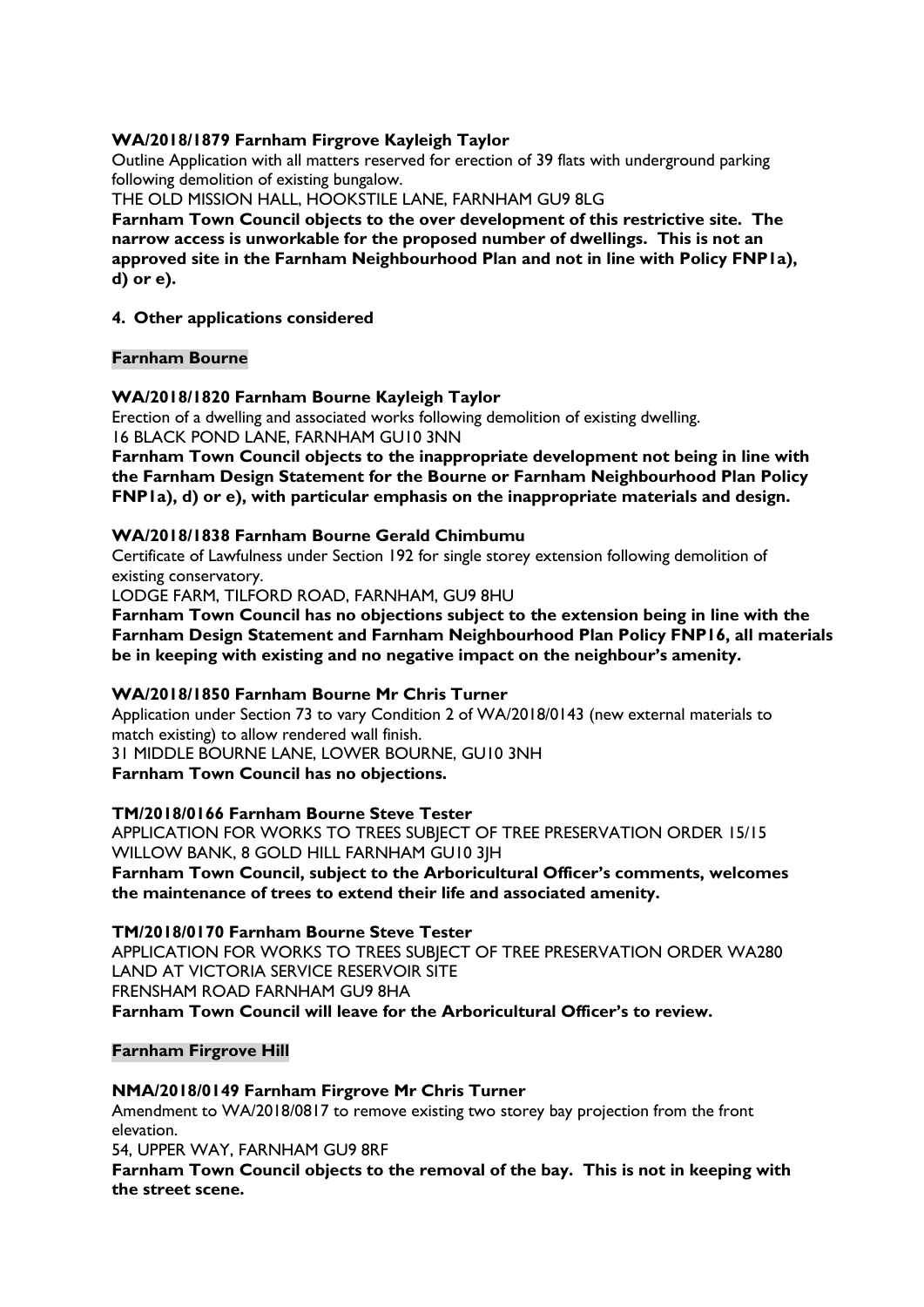#### **WA/2018/1827 Farnham Firgrove Gerald Chimbumu**

Erection of extensions and alterations. 10 SEARLE ROAD, FARNHAM GU9 8LJ **Farnham Town Council has no objections subject to the extensions and alterations being in line with the Farnham Design Statement and Farnham Neighbourhood Plan Policy FNP16, all materials be in keeping with existing and no negative impact on the neighbour's amenity.**

#### **WA/2018/1834 Farnham Firgrove Gerald Chimbumu**

Erection of a porch following demolition of existing porch. 7 WEYDON HILL CLOSE, FARNHAM GU9 8PA **Farnham Town Council has no objections to the porch.**

#### **WA/2018/1837 Farnham Firgrove Gerald Chimbumu**

Certificate of Lawfulness under Section 192 for extensions and alterations to roof to form habitable accommodation including installation of dormer windows.

32 ST GEORGES ROAD, FARNHAM GU9 8NB

**Farnham Town Council has no objections subject to the extensions and alterations being in line with the Farnham Design Statement and Farnham Neighbourhood Plan Policy FNP16, all materials be in keeping with existing and no negative impact on the neighbour's amenity.**

#### **WA/2018/1875 Farnham Firgrove Gerald Chimbumu**

Certificate of Lawfulness under Section 192 for alterations to form habitable accommodation including installation of roof lights.

2, SEARLE ROAD, FARNHAM GU9 8LJ

**Farnham Town Council has no objections subject to the alterations being in line with the Farnham Design Statement and Farnham Neighbourhood Plan Policy FNP16, all materials be in keeping with existing and no negative impact on the neighbour's amenity.**

#### **Farnham Hale and Heath End**

#### **WA/2018/1871 Farnham Hale and Heath End Jane McMullan**

Erection of dwelling and a new vehicle access following demolition of existing garage and outbuildings.

LAND AT 47 ALMA WAY, FARNHAM GU9 0QH

**Farnham Town Council objects to the over development of this site and the lack of amenity space. The proposed access is inappropriate to the adjacent roads. The proposed new dwelling is not in line with Farnham Neighbourhood Plan Policy FNP1a), d), e) or g).**

**TM/2018/0174 Farnham Hale and Heath End Mr A Clout**

APPLICATION FOR WORKS TO TREE SUBJECT OF TREE PRESERVATION ORDER FAR 139 THIRDONRITE, NELSON CLOSE, FARNHAM GU9 9AR

**Farnham Town Council, subject to the Arboricultural Officer's comments, welcomes the maintenance of trees to extend their life and associated amenity.**

#### **Farnham Moor Park**

**WA/2018/1825 Farnham Moor Park Flo Taylor**

Application for advertisement consent for display of non illuminated signs on hoarding. THE WOOLMEAD, EAST STREET, FARNHAM,

**Farnham Town Council objects to the size and frequency of the advertisement on the hoarding in respect of the development company name and its telephone number. The**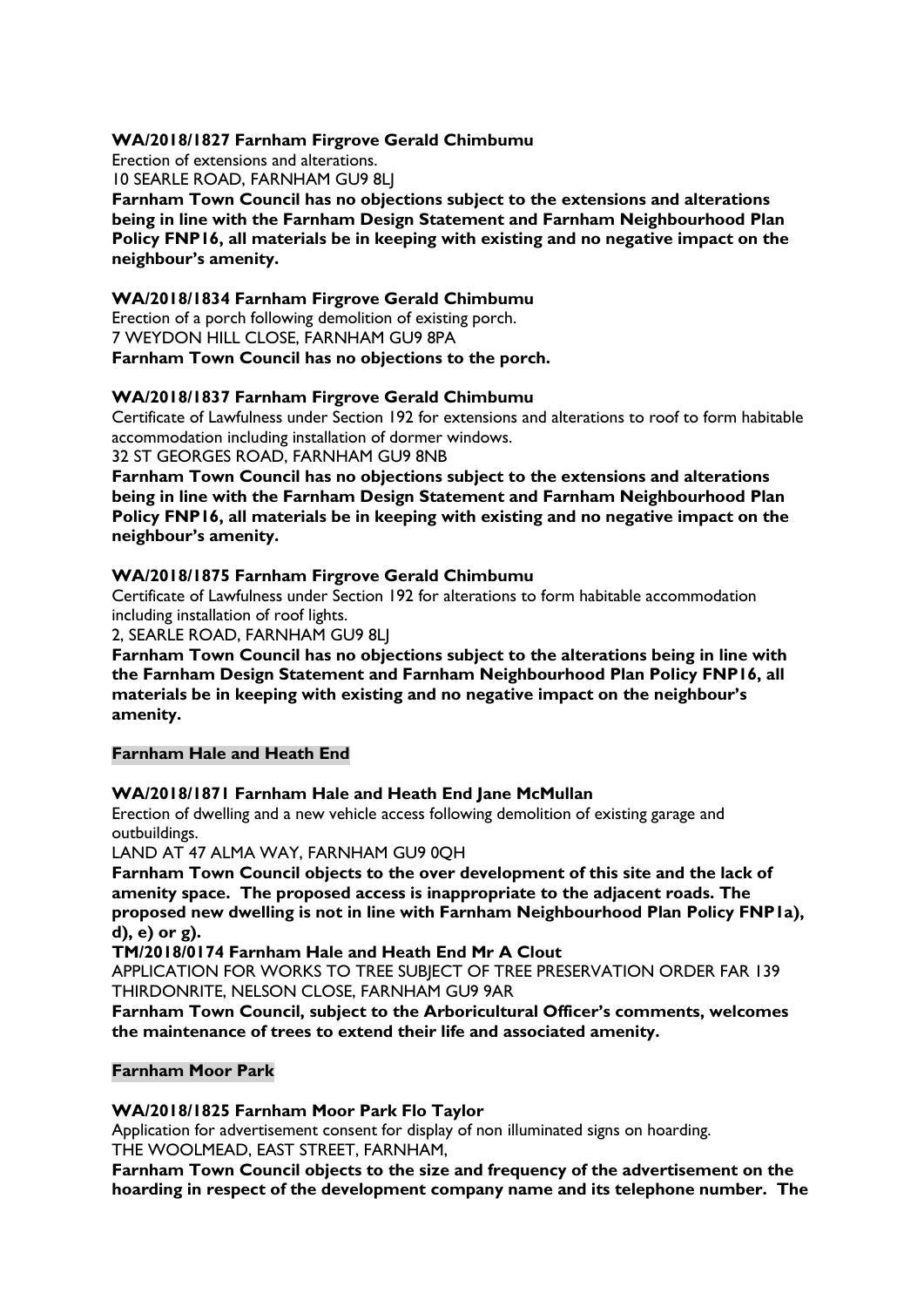**promotion of the adjacent business, being impacted by the development and regeneration in this area, is vital and needs more significant signage (shown as 58mm to be viewed from the opposite pavement across a two lane roadway).**

#### **WA/2018/1852 Farnham Moor Park Jane McMullan**

Certificate of Lawfulness under Section 192 for the erection of a detached recreational outbuilding to serve existing dwelling.

ROBINS WOOD, MOOR PARK WAY, FARNHAM GU9 8EL

**Farnham Town Council objects to the erection of a detached recreation outbuilding at Robins Wood. The size and scale and the location of the proposal is inappropriate as ancillary accommodation. Previously rejected at appeal with the Inspectors commenting 'the proposed outbuilding and accommodation within it represent an unrestrained whim on the part of the appellant'.**

#### **WA/2018/1863 Farnham Moor Park Philippa Staddon**

Erection of 2 dwellings together with associated works.

LAND ADJOINING WEST FARM, TONGHAM ROAD, RUNFOLD GU10 1PJ **Farnham Town Council objects the erection of two dwellings at land adjoining West Farm, Tongham Road. The site is outside of the Farnham Neighbourhood Plan Built-up Area Boundary and conflicts with Policy FNP10 and FNP11.**

#### **WA/2018/1874 Farnham Moor Park Gerald Chimbumu**

Erection of extensions and alterations including roof extensions to provide ancillary accommodation. 30 HALE ROAD, FARNHAM GU9 9QH

**Farnham Town Council objects to the extensions and alterations not being in line with the Farnham Design Statement and Farnham Neighbourhood Plan Policy FNP1 (for the additional dwelling), FNP16, the gross over development of a restrictive site, the negative impact on neighbours amenity and the street scene.**

#### **Farnham Shortheath and Boundstone**

#### **WA/2018/1832 Farnham Shortheath and Boundstone Rachel Kellas**

Application under Section 73A to vary Condition 1 of WA/2017/1316 (plan numbers) to allow erection of an attached carport to Plot 1 and an attached garage to Plot 2 together with the widening of the existing access.

BOWERHILL, 31A SHORTHEATH ROAD, FARNHAM GU9 8SN

**Farnham Town Council feels it would be inappropriate to object in light of previous inspector's comments.**

#### **WA/2018/1851 Farnham Shortheath and Boundstone Gerald Chimbumu**

Erection of single storey extension.

FIR COTTAGE, 6 VINE WAY, WRECCLESHAM GU10 4TB

**Farnham Town Council has no objections subject to the extension being in line with the Farnham Design Statement and Farnham Neighbourhood Plan Policy FNP16, all materials be in keeping with existing and no negative impact on the neighbour's amenity.**

**WA/2018/1866 Farnham Shortheath and Boundstone Gerald Chimbumu** Erection of a shed.

64 BOUNDSTONE ROAD, WRECCLESHAM GU10 4TR

**Farnham Town Council is concerned about the location of the shed to the front of the property and forward of the building line. Any loss of the green boundary will have a negative impact the street scene.**